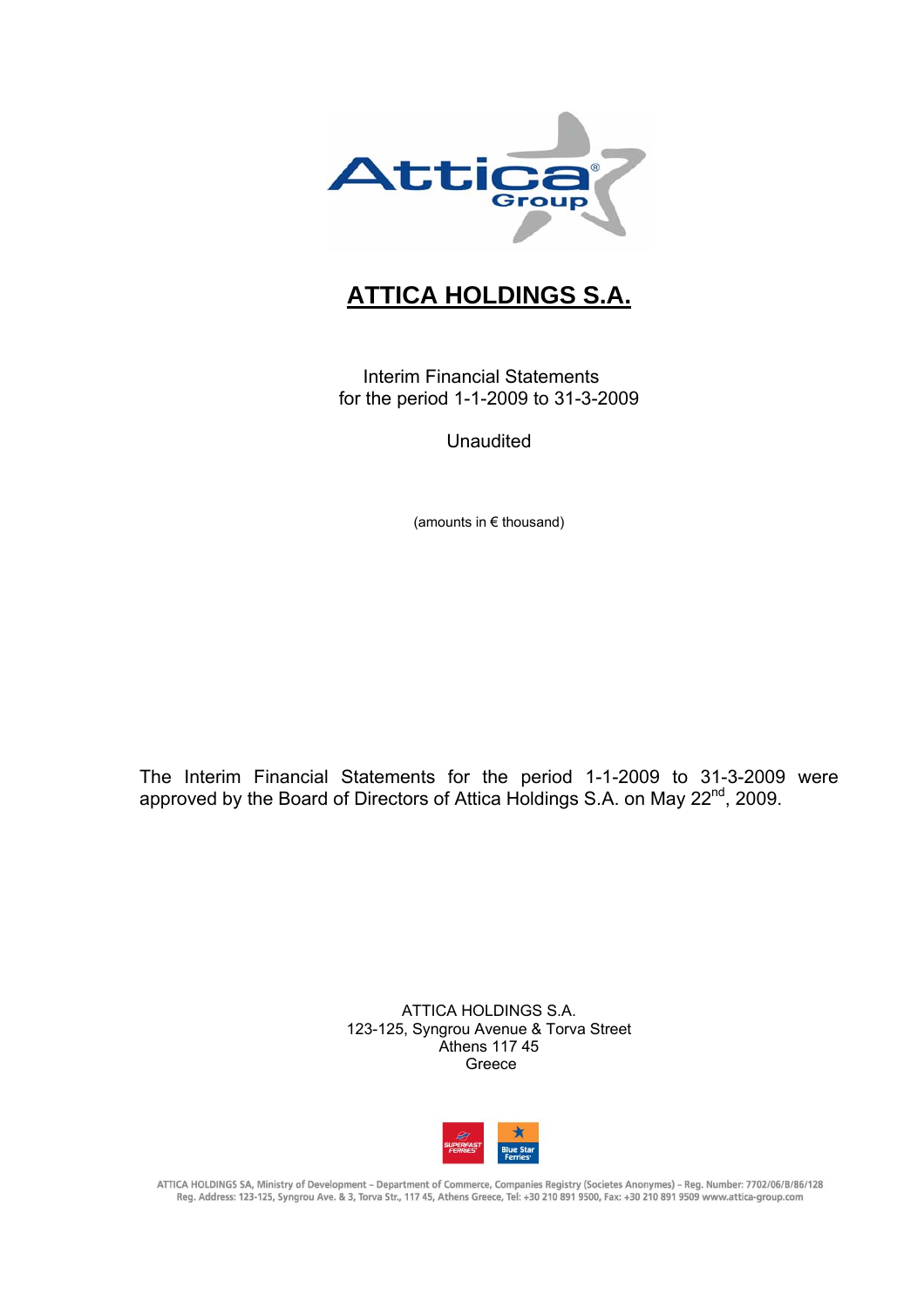

|            | <b>CONTENTS</b>                                                                                                                                                                                                                                                                                                                                                                                                                                                                                     | Page                                                                                                  |
|------------|-----------------------------------------------------------------------------------------------------------------------------------------------------------------------------------------------------------------------------------------------------------------------------------------------------------------------------------------------------------------------------------------------------------------------------------------------------------------------------------------------------|-------------------------------------------------------------------------------------------------------|
|            | Income Statement of the Group and the Company<br>Balance Sheet as at 31 <sup>st</sup> of March 2009 and at December 31, 2008<br>Statement of Changes in Equity of the Group (period 1-1 to 31-03-2009)<br>Statement of Changes in Equity of the Company (period 1-1 to 31-03-2009)<br>Statement of Changes in Equity of the Group (period 1-1 to 31-03-2008)<br>Statement of Changes in Equity of the Company (period 1-1 to 31-03-2008)<br>Cash Flow Statement (period 1-1 to 31-03 2009 and 2008) | $\mathbf{2}$<br>${\bf 3}$<br>$\overline{\mathbf{4}}$<br>5<br>$\bf{6}$<br>$\overline{\mathbf{7}}$<br>8 |
|            | <b>Notes to the Financial Statements</b>                                                                                                                                                                                                                                                                                                                                                                                                                                                            | $\boldsymbol{9}$                                                                                      |
| 1.         | <b>General Information</b>                                                                                                                                                                                                                                                                                                                                                                                                                                                                          | 9                                                                                                     |
| 2.<br>2.1. | <b>Significant Group accounting policies</b>                                                                                                                                                                                                                                                                                                                                                                                                                                                        | $9 - 11$                                                                                              |
|            | Major accounting judgements and main sources                                                                                                                                                                                                                                                                                                                                                                                                                                                        | $10 - 11$                                                                                             |
| 3.         | of uncertainty for accounting estimations<br><b>Consolidation</b>                                                                                                                                                                                                                                                                                                                                                                                                                                   | $11 - 12$                                                                                             |
| 4.         | <b>Related party disclosures</b>                                                                                                                                                                                                                                                                                                                                                                                                                                                                    | $12 - 13$                                                                                             |
| 4.1.       | Intercompany transactions between Attica Holdings S.A.                                                                                                                                                                                                                                                                                                                                                                                                                                              |                                                                                                       |
|            | and the companies of Attica Group                                                                                                                                                                                                                                                                                                                                                                                                                                                                   | 12 <sub>2</sub>                                                                                       |
| 4.1.1.     | Intercompany transactions between Attica Holdings S.A.                                                                                                                                                                                                                                                                                                                                                                                                                                              |                                                                                                       |
|            | and the companies of MARFIN INVESTMENT Group                                                                                                                                                                                                                                                                                                                                                                                                                                                        | 12                                                                                                    |
| 4.1.2.     | Intercompany transactions between Attica Holdings S.A.                                                                                                                                                                                                                                                                                                                                                                                                                                              |                                                                                                       |
|            | and MARFIN POPULAR BANK                                                                                                                                                                                                                                                                                                                                                                                                                                                                             | 13                                                                                                    |
| 4.2.       | Guarantees                                                                                                                                                                                                                                                                                                                                                                                                                                                                                          | 13                                                                                                    |
| 4.3.       | Board of Directors and Executive Directors' Fees                                                                                                                                                                                                                                                                                                                                                                                                                                                    | 13                                                                                                    |
| 5.         | <b>General information for the Financial Statements</b>                                                                                                                                                                                                                                                                                                                                                                                                                                             |                                                                                                       |
|            | (period 1-1 to 31-03-2009)                                                                                                                                                                                                                                                                                                                                                                                                                                                                          | 14                                                                                                    |
| 5.1.       | Revenue Analysis and Geographical Segment Report                                                                                                                                                                                                                                                                                                                                                                                                                                                    | $14 - 18$                                                                                             |
| 5.2.       | <b>Financial income</b>                                                                                                                                                                                                                                                                                                                                                                                                                                                                             | 18                                                                                                    |
| 5.3.       | Investments in subsidiaries                                                                                                                                                                                                                                                                                                                                                                                                                                                                         | 18                                                                                                    |
| 5.4.       | Cash and cash equivalents                                                                                                                                                                                                                                                                                                                                                                                                                                                                           | 18                                                                                                    |
| 5.5.       | Fair value reserves - Other income                                                                                                                                                                                                                                                                                                                                                                                                                                                                  | 18                                                                                                    |
| 5.6.       | Other short – term liabilities                                                                                                                                                                                                                                                                                                                                                                                                                                                                      | 18                                                                                                    |
| 6.         | <b>Other information</b>                                                                                                                                                                                                                                                                                                                                                                                                                                                                            | 18                                                                                                    |
| 6.1.       | Unaudited fiscal years                                                                                                                                                                                                                                                                                                                                                                                                                                                                              | 18                                                                                                    |
| 6.2.       | Stock option                                                                                                                                                                                                                                                                                                                                                                                                                                                                                        | 19                                                                                                    |
| 6.3.       | Payments of borrowings                                                                                                                                                                                                                                                                                                                                                                                                                                                                              | 19                                                                                                    |
| 6.4.       | Payments of finance and operating leases                                                                                                                                                                                                                                                                                                                                                                                                                                                            | 19                                                                                                    |
| 6.5.       | Provisions                                                                                                                                                                                                                                                                                                                                                                                                                                                                                          | 19                                                                                                    |
| 7.         | <b>Significant events</b>                                                                                                                                                                                                                                                                                                                                                                                                                                                                           | 19-20                                                                                                 |
|            | Figures and Information for the period from January 1 to March 31, 2009                                                                                                                                                                                                                                                                                                                                                                                                                             | 21                                                                                                    |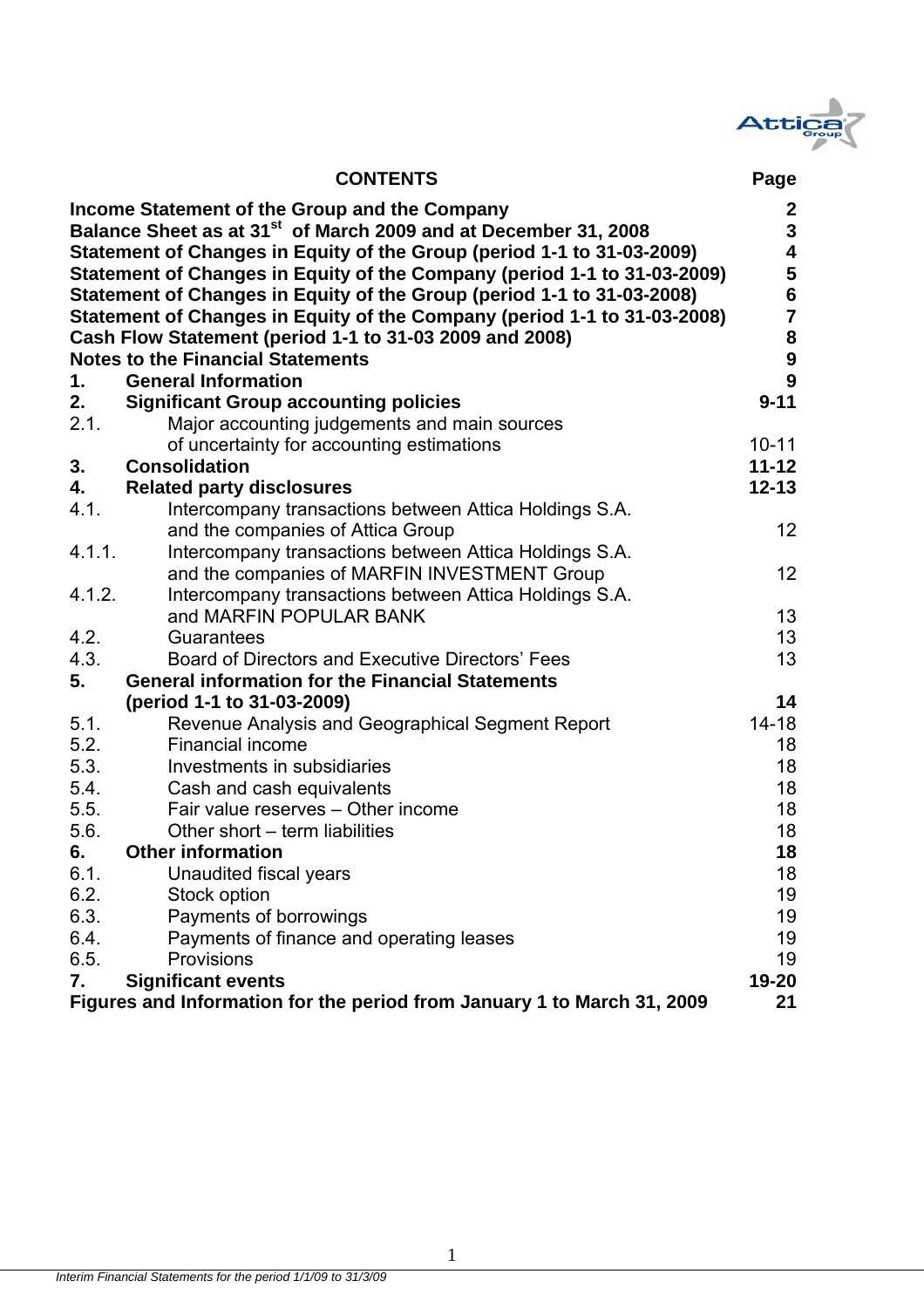#### **INCOME STATEMENT**

| For the period ended March 31 2009 & 2008 |  |  |  |  |
|-------------------------------------------|--|--|--|--|
|-------------------------------------------|--|--|--|--|

|                                                                               |      | <b>GROUP</b> |            | <b>COMPANY</b> |            |
|-------------------------------------------------------------------------------|------|--------------|------------|----------------|------------|
|                                                                               |      | 31/03/2009   | 31/03/2008 | 31/03/2009     | 31/03/2008 |
| Sales                                                                         | 5.1  | 53.241       | 63.410     |                |            |
| Cost of sales                                                                 |      | $-53.929$    | $-55.601$  |                |            |
| <b>Gross profit</b>                                                           |      | -688         | 7.809      |                |            |
| Administrative expenses                                                       |      | $-6.917$     | $-6.353$   | $-472$         | $-327$     |
| Distribution expenses                                                         |      | $-4.971$     | $-5.029$   |                |            |
| Other operating income                                                        |      | 166          | 78         | 127            |            |
| Other operating expenses                                                      |      |              |            |                |            |
| Profit / (loss) before taxes, financing and investment                        |      | $-12.410$    | $-3.495$   | $-345$         | $-327$     |
| activities                                                                    |      |              |            |                |            |
| Other financial results                                                       |      | 1.422        | $-1.789$   | 728            | $-679$     |
| Financial expenses                                                            |      | $-4.625$     | $-5.716$   | -3             | $-4$       |
| Financial income                                                              | 5.2. | 834          | 1.708      | 394            | 802        |
| Income from dividends                                                         |      |              |            | 11.535         |            |
| Share in net profit (loss) of companies accounted for by the<br>equity method |      |              |            |                |            |
| Profit/ (loss) from sale of assets                                            |      |              | 6.321      |                |            |
| Profit before income tax                                                      |      | $-14.779$    | $-2.971$   | 12.309         | -208       |
| Income taxes                                                                  |      | $-34$        | -46        |                |            |
| Profit for the period                                                         |      | $-14.813$    | $-3.017$   | 12.309         | -208       |
| Attributable to:                                                              |      |              |            |                |            |

| .                                                       |           |           |        |        |
|---------------------------------------------------------|-----------|-----------|--------|--------|
| <b>Attributable to:</b>                                 |           |           |        |        |
| Owners of the parent                                    | -14.813   | $-1.038$  | 12.309 | $-208$ |
| Non-controlling interests                               |           | $-1.979$  |        |        |
| Earnings After Taxes per Share - Basic (in $\epsilon$ ) | $-0.1046$ | $-0.0100$ | 0,0869 | 0.0020 |

#### **Statement of Comprehensive Income**

For the period ended March 31 2009 & 2008

|                                                                    |     | <b>GROUP</b> |            |            | <b>COMPANY</b> |  |
|--------------------------------------------------------------------|-----|--------------|------------|------------|----------------|--|
|                                                                    |     | 31/03/2009   | 31/03/2008 | 31/03/2009 | 31/03/2008     |  |
|                                                                    |     | -14.813      | $-3.017$   | 12.309     | -208           |  |
| Net profit for the period                                          |     |              |            |            |                |  |
| Other comprehensive income:                                        |     |              |            |            |                |  |
| Cash flow hedging:                                                 |     |              |            |            |                |  |
| - current period gains /(losses)                                   | 5.5 | 2.305        | -600       | $-2.038$   |                |  |
| - reclassification to profit or loss                               | 5.5 | $-650$       |            |            |                |  |
| Exchange differences on translating foreign operations             |     |              | -34        |            |                |  |
| Other comprehensive income for the period before tax               |     | 1.655        | -634       | $-2.038$   |                |  |
| Income tax relating to components of other comprehensive<br>income |     | 0            | $\Omega$   |            |                |  |
| Other comprehensive income for the period, net of tax              |     | 1.655        | -634       | $-2.038$   |                |  |
| Total comprehensive income for the period after tax                |     | $-13.158$    | $-3.651$   | 10.271     | $-208$         |  |
| <b>Attributable to:</b>                                            |     |              |            |            |                |  |
| Owners of the parent                                               |     | $-13.158$    | -1.600     | 10.271     | $-208$         |  |
| Non-controlling interests                                          |     | $\Omega$     | $-2.051$   |            |                |  |

The Notes on pages 9 to 20 are an integral part of these Interim Financial Statements.

2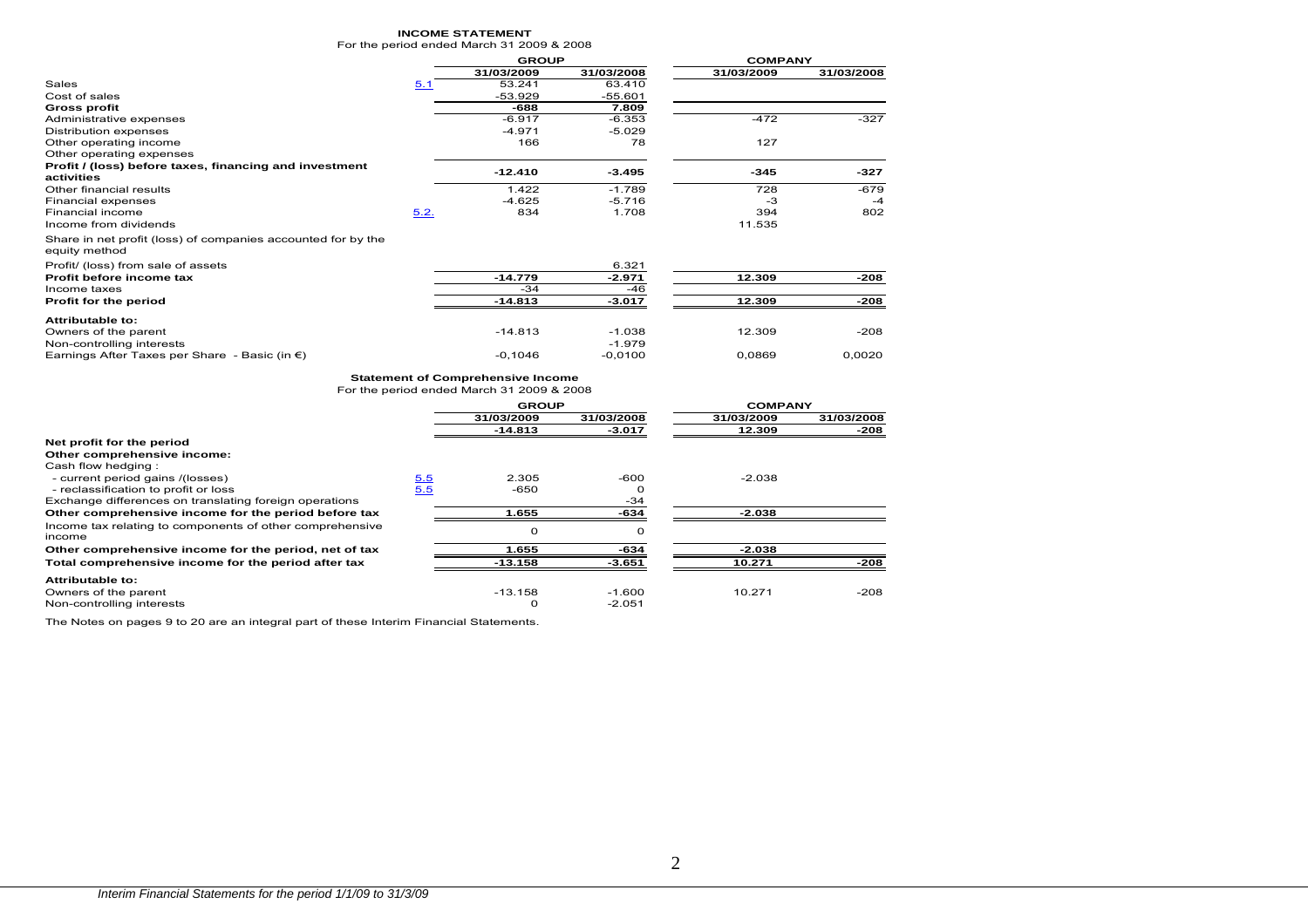

|                                                 |     | As at 31st of March 2009 and at December 31, 2008 |            |                |            |
|-------------------------------------------------|-----|---------------------------------------------------|------------|----------------|------------|
|                                                 |     | <b>GROUP</b>                                      |            | <b>COMPANY</b> |            |
|                                                 |     | 31/03/2009                                        | 31/12/2008 | 31/03/2008     | 31/12/2008 |
| <b>ASSETS</b>                                   |     |                                                   |            |                |            |
| <b>Non-Current Assets</b>                       |     |                                                   |            |                |            |
| Tangible assets                                 |     | 738.082                                           | 744.720    | 215            | 227        |
| Goodwill                                        |     |                                                   |            |                |            |
| Intangible assets                               |     | 1.700                                             | 1.798      | 140            | 147        |
| Investments in subsidiaries                     | 5.3 |                                                   |            | 538.973        | 515.846    |
| Investments in associates                       |     |                                                   |            |                |            |
| Investments in joint ventures                   |     |                                                   |            |                |            |
| Investment portfolio                            |     |                                                   |            |                |            |
| Derivatives                                     |     |                                                   |            |                |            |
| Investment properties                           |     |                                                   |            |                |            |
| Other non current assets                        |     | 1.348                                             | 1.348      | 1.285          | 1.284      |
| Deferred tax asset                              |     | 296                                               | 296        |                |            |
| <b>Total</b>                                    |     | 741.426                                           | 748.162    | 540.613        | 517.504    |
| <b>Current Assets</b>                           |     |                                                   |            |                |            |
| Inventories                                     |     | 3.600                                             | 3.712      |                |            |
| Trade and other receivables                     |     | 64.850                                            | 55.973     |                | 17         |
|                                                 |     |                                                   |            |                |            |
| Receivables from joint ventures                 |     |                                                   |            |                |            |
| Other current assets                            |     | 21.331                                            | 19.584     | 1.144          | 1.328      |
| Trading portfolio and financial assets          |     |                                                   |            |                |            |
| measured at fair value through income statement |     |                                                   |            |                |            |
| Derivatives                                     |     |                                                   |            |                |            |
| Cash and cash equivalents                       | 5.4 | 109.911                                           | 119.124    | 40.580         | 51.429     |
| Total                                           |     | 199.692                                           | 198.393    | 41.724         | 52.774     |
| Assets held for sale                            |     |                                                   |            |                |            |
| <b>Total Assets</b>                             |     | 941.118                                           | 946.555    | 582.337        | 570.278    |
| <b>EQUITY AND LIABILITIES</b>                   |     |                                                   |            |                |            |
| <b>Equity</b>                                   |     |                                                   |            |                |            |
| Share capital                                   |     | 117.539                                           | 117.539    | 117.539        | 117.539    |
| Share premium                                   |     | 266.560                                           | 266.560    | 266.560        | 266.560    |
| Fair value reserves                             | 5.5 | $-7.269$                                          | $-8.924$   | 126.775        | 128.812    |
| Other reserves                                  |     | 62.250                                            | 62.250     | $-21.046$      | $-21.045$  |
|                                                 |     |                                                   |            |                |            |
| Retained earnings                               |     | 50.594                                            | 65.407     | 56.438         | 44.129     |
| Equity attributable to parent's shareholders    |     | 489.674                                           | 502.832    | 546.266        | 535.995    |
| Minority interests                              |     |                                                   |            |                |            |
| <b>Total Equity</b>                             |     | 489.674                                           | 502.832    | 546.266        | 535.995    |
| <b>Non-current liabilities</b>                  |     |                                                   |            |                |            |
| Deferred tax liability                          |     | 295                                               | 295        | 271            | 271        |
| Accrued pension and retirement obligations      |     | 1.500                                             | 1.404      | 88             | 83         |
| Government grants                               |     |                                                   |            |                |            |
| Long-term borrowings                            |     | 350.306                                           | 356.439    |                |            |
| Derivatives                                     |     | 7.432                                             | 2.810      | 4.058          | 1.889      |
| <b>Non-Current Provisions</b>                   |     | 589                                               | 589        | 129            | 128        |
| Other long-term liabilities                     |     |                                                   |            |                |            |
| Total                                           |     | 360.122                                           | 361.537    | 4.546          | 2.371      |
| <b>Current Liabilities</b>                      |     |                                                   |            |                |            |
| Trade and other payables                        |     | 25.515                                            | 19.130     | 30.175         | 30.242     |
| Tax payable                                     |     | 198                                               | 198        | 30             | 30         |
| Short-term debt                                 |     | 39.109                                            | 39.130     |                |            |
| Derivatives                                     |     |                                                   | 5.402      |                |            |
| Payables to Joint Ventures                      |     |                                                   |            |                |            |
| Current portion of non-current provisions       |     |                                                   |            |                |            |
| Other current liabilities                       | 5.6 | 26.500                                            | 18.326     | 1.320          | 1.640      |
| <b>Total</b>                                    |     | 91.322                                            | 82.186     | 31.525         | 31.912     |
| Liabilities related to Assets held for sale     |     |                                                   |            |                |            |
| <b>Total liabilities</b>                        |     | 451.444                                           | 443.723    | 36.071         | 34.283     |
| <b>Total Equity and Liabilities</b>             |     | 941.118                                           | 946.555    | 582.337        | 570.278    |
|                                                 |     |                                                   |            |                |            |

**BALANCE SHEET**

The Notes on pages 9 to 20 are an integral part of these Interim Financial Statements.

3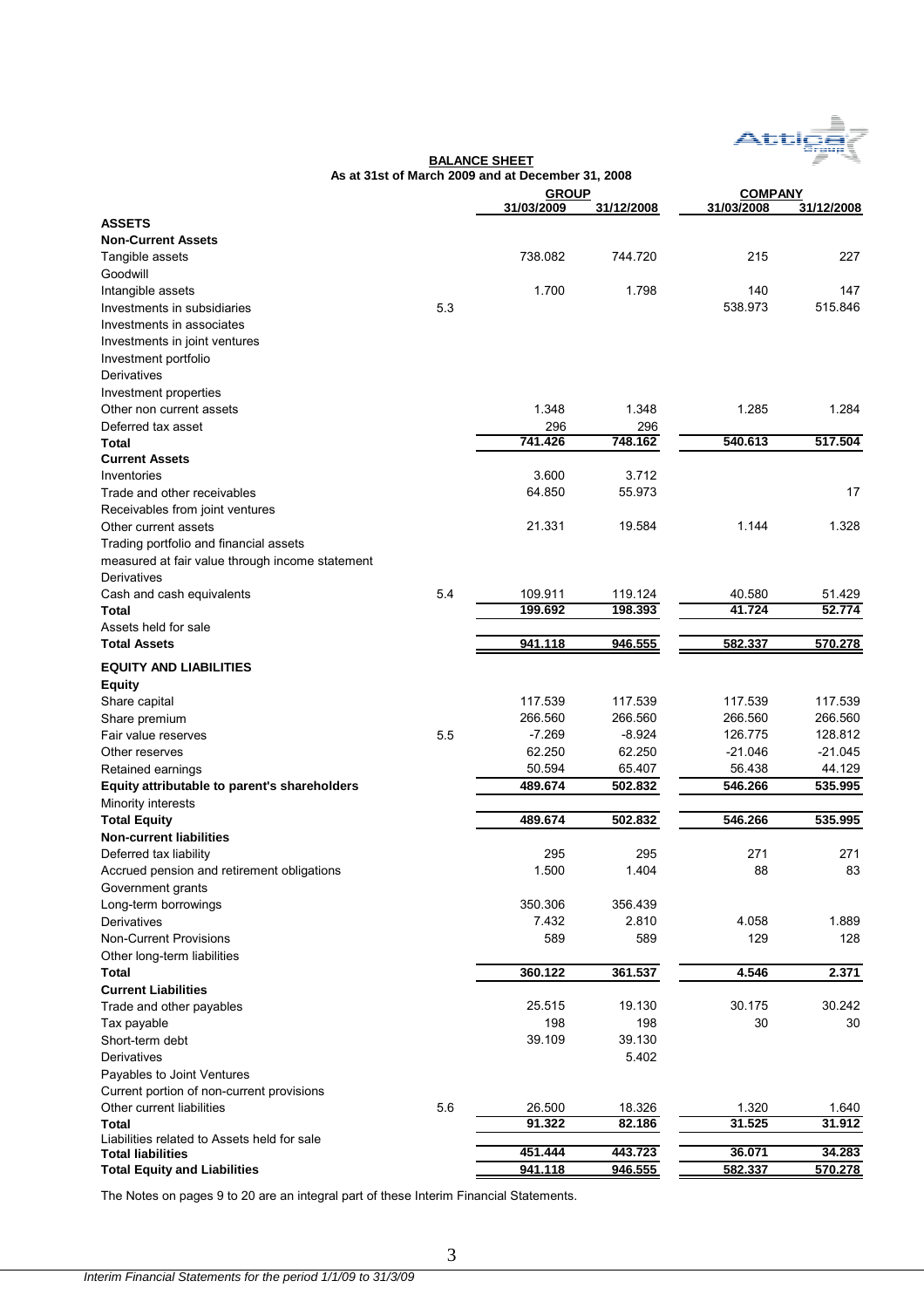

**Statement of Changes in Equity**

For the Period 1/01-31/03/2009

| <b>GROUP</b>                         |                     |                         |                         |                                                   |                   |                             |                                                                           |                              |                 |
|--------------------------------------|---------------------|-------------------------|-------------------------|---------------------------------------------------|-------------------|-----------------------------|---------------------------------------------------------------------------|------------------------------|-----------------|
|                                      | Number of<br>shares | <b>Share</b><br>capital | <b>Share</b><br>premium | <b>Revaluation of</b><br>financial<br>instruments | Other<br>reserves | <b>Retained</b><br>earnings | <b>Total equity</b><br>attributable to<br>equity holders of<br>the parent | Minority<br><b>interests</b> | Total<br>Equity |
| <b>Balance at 1/1/2009</b>           | 141.163             | 117.539                 | 266.560                 | $-8.924$                                          | 62.250            | 65.407                      | 502.832                                                                   |                              | 502.832         |
| Changes in accounting policies       |                     |                         |                         |                                                   |                   |                             |                                                                           |                              |                 |
| <b>Restated balance</b>              |                     | 117.539                 | 266.560                 | $-8.924$                                          | 62.250            | 65.407                      | 502.832                                                                   |                              | 502.832         |
| Profit for the period                |                     |                         |                         |                                                   |                   | $-14.813$                   | $-14.813$                                                                 |                              | $-14.813$       |
| Other comprehensive income           |                     |                         |                         |                                                   |                   |                             |                                                                           |                              |                 |
| Cash flow hedges:                    |                     |                         |                         |                                                   |                   |                             |                                                                           |                              |                 |
| current period gains/(losses)        |                     |                         |                         | 2.305                                             |                   |                             | 2.305                                                                     |                              | 2.305           |
| reclassification to profit or loss   |                     |                         |                         | $-650$                                            |                   |                             | $-650$                                                                    |                              | $-650$          |
| Available-for-sale financial assets  |                     |                         |                         |                                                   |                   |                             |                                                                           |                              |                 |
| current period gains/(losses)        |                     |                         |                         |                                                   |                   |                             |                                                                           |                              |                 |
| reclassification to profit or loss   |                     |                         |                         |                                                   |                   |                             |                                                                           |                              |                 |
| Other comprehensive income after tax |                     |                         |                         | 1.655                                             |                   | $-14.813$                   | $-13.158$                                                                 |                              | $-13.158$       |
| <b>Balance at 31/3/2009</b>          |                     | 117.539                 | 266.560                 | -7.269                                            | 62.250            | 50.594                      | 489.674                                                                   |                              | 489.674         |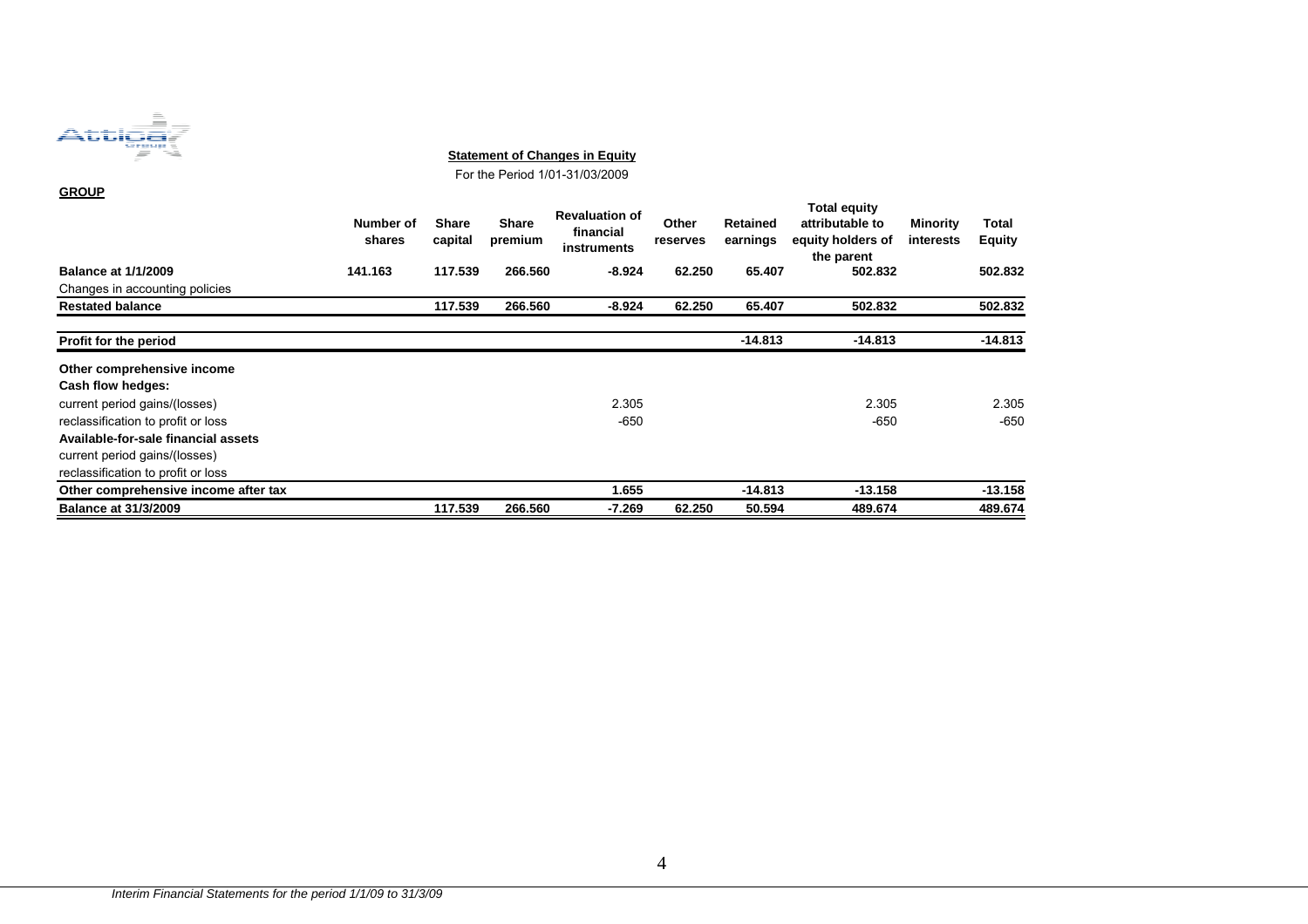

#### **Statement of Changes in Equity**

For the Period 1/01-31/03/2009

#### **COMPANY**

|                                      | Number of<br>shares | <b>Share</b><br>capital | <b>Share</b><br>premium | <b>Revaluation of Revaluation of</b><br>non-current<br>assets | financial<br>instruments | Other<br>reserves | Retained<br>earnings | <b>Total equity</b><br>attributable to<br>equity holders of<br>the parent | Minority<br>interests | Total<br><b>Equity</b> |
|--------------------------------------|---------------------|-------------------------|-------------------------|---------------------------------------------------------------|--------------------------|-------------------|----------------------|---------------------------------------------------------------------------|-----------------------|------------------------|
| <b>Balance at 1/1/2009</b>           | 141.613             | 117.539                 | 266.560                 | 130.701                                                       | $-1.889$                 | $-21.045$         | 44.129               | 535.995                                                                   |                       | 535.995                |
| <b>Restated balance</b>              |                     | 117.539                 | 266.560                 | 130.701                                                       | $-1.889$                 | $-21.045$         | 44.129               | 535.995                                                                   |                       | 535.995                |
| Profit for the period                |                     |                         |                         |                                                               |                          |                   | 12.309               | 12.309                                                                    |                       | 12.309                 |
| Other comprehensive income           |                     |                         |                         |                                                               |                          |                   |                      |                                                                           |                       |                        |
| Cash flow hedges:                    |                     |                         |                         |                                                               |                          |                   |                      |                                                                           |                       |                        |
| current period gains/(losses)        |                     |                         |                         |                                                               | $-2.038$                 |                   |                      | $-2.038$                                                                  |                       | $-2.038$               |
| reclassification to profit or loss   |                     |                         |                         |                                                               |                          |                   |                      |                                                                           |                       |                        |
| Available-for-sale financial assets  |                     |                         |                         |                                                               |                          |                   |                      |                                                                           |                       |                        |
| current period gains/(losses)        |                     |                         |                         |                                                               |                          |                   |                      |                                                                           |                       |                        |
| reclassification to profit or loss   |                     |                         |                         |                                                               |                          |                   |                      |                                                                           |                       |                        |
| Other comprehensive income after tax |                     |                         |                         |                                                               | $-2.038$                 |                   | 12.309               | 10.271                                                                    |                       | 10.271                 |
| <b>Balance at 31/3/2009</b>          |                     | 117.539                 | 266.560                 | 130.701                                                       | $-3.927$                 | $-21.045$         | 56.438               | 546.266                                                                   |                       | 546.266                |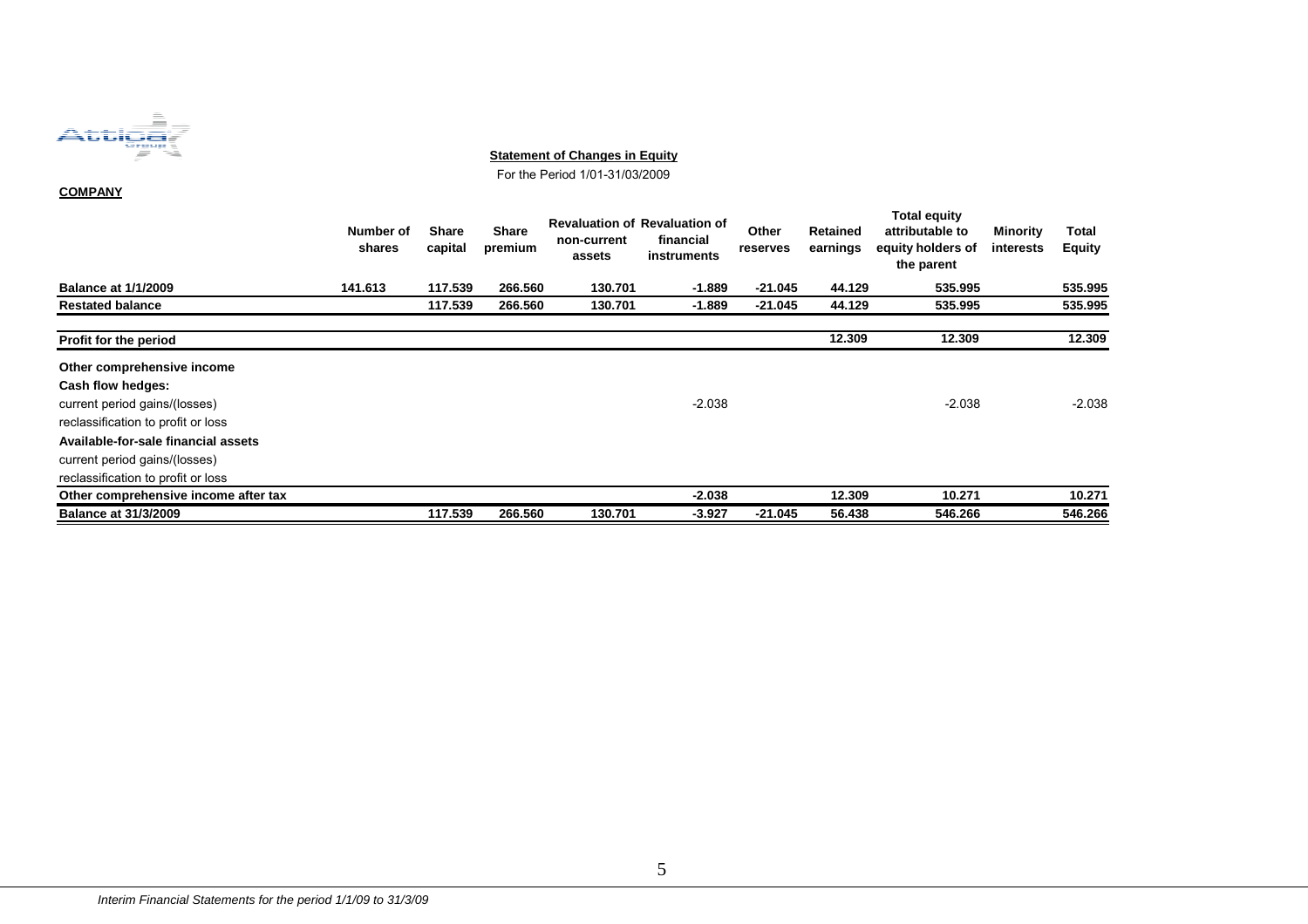

**Statement of Changes in Equity**

For the Period 1/01-31/03/2008

**GROUP**

|                                                        | Number of<br>shares | <b>Share</b><br>capital | <b>Share</b><br>premium | <b>Revaluation of</b><br>financial<br>instruments | Other<br>reserves | Retained<br>earnings | <b>Total equity</b><br>attributable to<br>equity holders of<br>the parent | Minority<br>interests | Total<br>Equity |
|--------------------------------------------------------|---------------------|-------------------------|-------------------------|---------------------------------------------------|-------------------|----------------------|---------------------------------------------------------------------------|-----------------------|-----------------|
| <b>Balance at 1/1/2008</b>                             | 104.173             | 62.504                  | 207.648                 | 2.569                                             | 15.603            | 100.794              | 389.118                                                                   | 117.027               | 506.145         |
| Changes in accounting policies                         |                     |                         |                         |                                                   |                   |                      |                                                                           |                       |                 |
| <b>Restated balance</b>                                |                     | 62.504                  | 207.648                 | 2.569                                             | 15.603            | 100.794              | 389.118                                                                   | 117.027               | 506.145         |
| Profit for the period                                  |                     |                         |                         |                                                   |                   | $-1.038$             | $-1.038$                                                                  | $-1.979$              | $-3.017$        |
| Other comprehensive income                             |                     |                         |                         |                                                   |                   |                      |                                                                           |                       |                 |
| Cash flow hedges:                                      |                     |                         |                         |                                                   |                   |                      |                                                                           |                       |                 |
| current period gains/(losses)                          |                     |                         |                         | $-528$                                            |                   |                      | $-528$                                                                    | $-72$                 | $-600$          |
| reclassification to profit or loss                     |                     |                         |                         |                                                   |                   |                      |                                                                           |                       |                 |
| Available-for-sale financial assets                    |                     |                         |                         |                                                   |                   |                      |                                                                           |                       |                 |
| current period gains/(losses)                          |                     |                         |                         |                                                   |                   |                      |                                                                           |                       |                 |
| reclassification to profit or loss                     |                     |                         |                         |                                                   |                   |                      |                                                                           |                       |                 |
| Exchange differences on translating foreign operations |                     |                         |                         |                                                   | $-34$             |                      | $-34$                                                                     |                       | -34             |
| Other comprehensive income after tax                   |                     |                         |                         | -528                                              | -34               | $-1.038$             | $-1.600$                                                                  | $-2.051$              | $-3.651$        |
| <b>Balance at 31/3/2008</b>                            | 104.173             | 62.504                  | 207.648                 | 2.041                                             | 15.569            | 99.756               | 387.518                                                                   | 114.976               | 502.494         |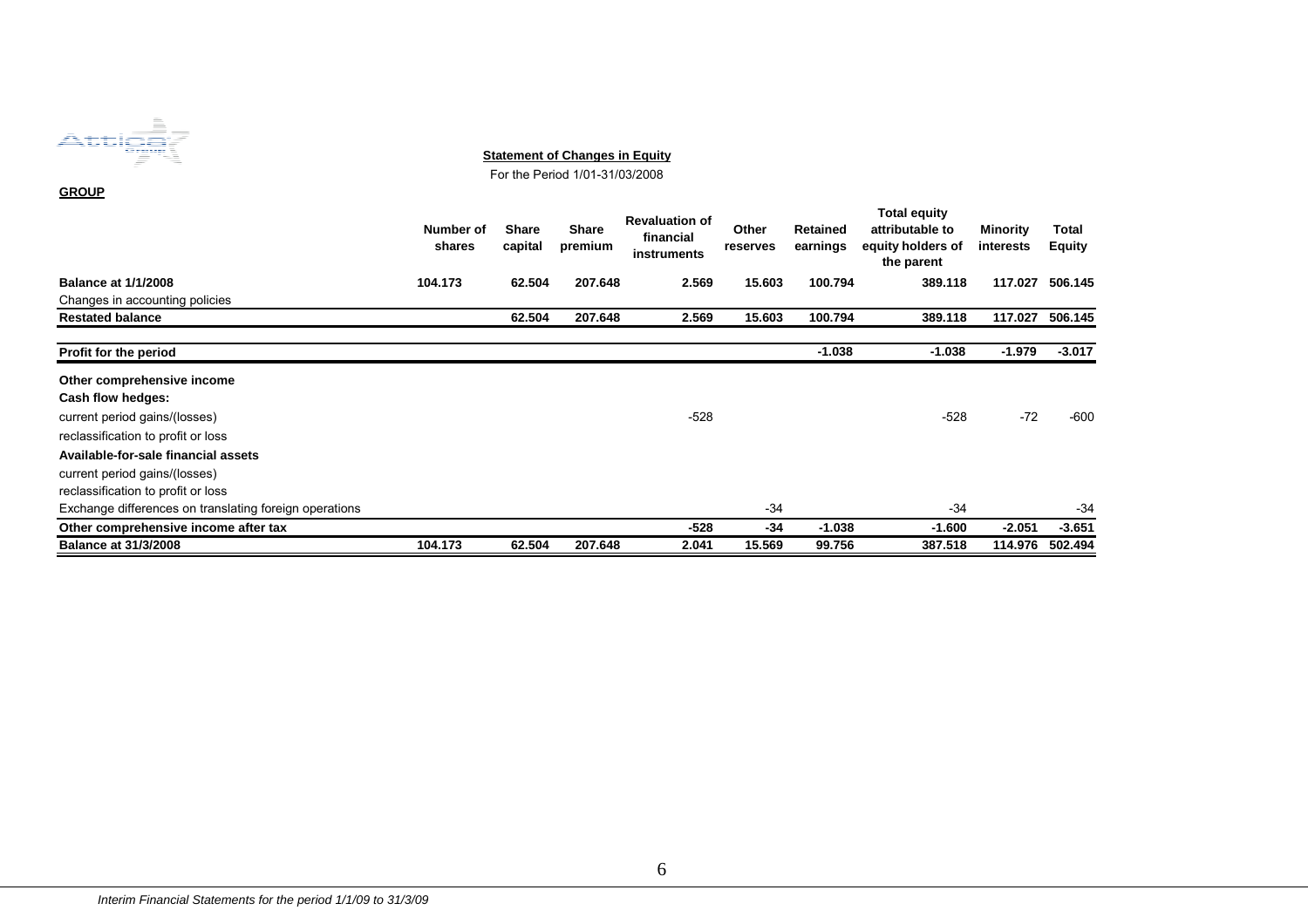| ×                                                        | <b>STATISTICS</b>                                                                                                                                                                                                                                                                                                                                                                                                                                                                                     |
|----------------------------------------------------------|-------------------------------------------------------------------------------------------------------------------------------------------------------------------------------------------------------------------------------------------------------------------------------------------------------------------------------------------------------------------------------------------------------------------------------------------------------------------------------------------------------|
|                                                          | $\overline{\phantom{a}}$                                                                                                                                                                                                                                                                                                                                                                                                                                                                              |
| ٠                                                        | $\frac{1}{2} \left( \frac{1}{2} \right) \left( \frac{1}{2} \right) \left( \frac{1}{2} \right) \left( \frac{1}{2} \right) \left( \frac{1}{2} \right) \left( \frac{1}{2} \right) \left( \frac{1}{2} \right) \left( \frac{1}{2} \right) \left( \frac{1}{2} \right) \left( \frac{1}{2} \right) \left( \frac{1}{2} \right) \left( \frac{1}{2} \right) \left( \frac{1}{2} \right) \left( \frac{1}{2} \right) \left( \frac{1}{2} \right) \left( \frac{1}{2} \right) \left( \frac$                            |
| ×                                                        | ___                                                                                                                                                                                                                                                                                                                                                                                                                                                                                                   |
| ٠                                                        | $\frac{1}{2} \left( \frac{1}{2} \right) \left( \frac{1}{2} \right) \left( \frac{1}{2} \right) \left( \frac{1}{2} \right) \left( \frac{1}{2} \right) \left( \frac{1}{2} \right) \left( \frac{1}{2} \right) \left( \frac{1}{2} \right) \left( \frac{1}{2} \right) \left( \frac{1}{2} \right) \left( \frac{1}{2} \right) \left( \frac{1}{2} \right) \left( \frac{1}{2} \right) \left( \frac{1}{2} \right) \left( \frac{1}{2} \right) \left( \frac{1}{2} \right) \left( \frac$                            |
| ¥                                                        | ___                                                                                                                                                                                                                                                                                                                                                                                                                                                                                                   |
| ٠                                                        | the contract of the contract of                                                                                                                                                                                                                                                                                                                                                                                                                                                                       |
| $\sim$                                                   |                                                                                                                                                                                                                                                                                                                                                                                                                                                                                                       |
| ٠<br>$\sim$<br><b>STATE</b>                              |                                                                                                                                                                                                                                                                                                                                                                                                                                                                                                       |
| v<br>$-$<br>__<br>____                                   | the contract of the contract of the contract of                                                                                                                                                                                                                                                                                                                                                                                                                                                       |
| ٠<br>_____<br>- -                                        | _______                                                                                                                                                                                                                                                                                                                                                                                                                                                                                               |
| __<br>________<br>a s                                    | ___                                                                                                                                                                                                                                                                                                                                                                                                                                                                                                   |
| n e<br>$\overline{\phantom{a}}$<br>____<br>_ _<br>$\sim$ | _______                                                                                                                                                                                                                                                                                                                                                                                                                                                                                               |
| _ _ _ _ _ _ _<br>$\sim$                                  | _____                                                                                                                                                                                                                                                                                                                                                                                                                                                                                                 |
| ___                                                      | _____<br>$\overline{\phantom{a}}$                                                                                                                                                                                                                                                                                                                                                                                                                                                                     |
| <b>STAR</b>                                              | ______                                                                                                                                                                                                                                                                                                                                                                                                                                                                                                |
|                                                          | ----------                                                                                                                                                                                                                                                                                                                                                                                                                                                                                            |
|                                                          | _____                                                                                                                                                                                                                                                                                                                                                                                                                                                                                                 |
|                                                          | ---<br>the company's company's                                                                                                                                                                                                                                                                                                                                                                                                                                                                        |
| ٠                                                        | $\frac{1}{2} \left( \frac{1}{2} \right) \left( \frac{1}{2} \right) \left( \frac{1}{2} \right) \left( \frac{1}{2} \right) \left( \frac{1}{2} \right) \left( \frac{1}{2} \right) \left( \frac{1}{2} \right) \left( \frac{1}{2} \right) \left( \frac{1}{2} \right) \left( \frac{1}{2} \right) \left( \frac{1}{2} \right) \left( \frac{1}{2} \right) \left( \frac{1}{2} \right) \left( \frac{1}{2} \right) \left( \frac{1}{2} \right) \left( \frac{1}{2} \right) \left( \frac$<br><b>STATES CONTINUES</b> |
|                                                          | $\frac{1}{2} \left( \frac{1}{2} \right) \left( \frac{1}{2} \right) \left( \frac{1}{2} \right) \left( \frac{1}{2} \right) \left( \frac{1}{2} \right) \left( \frac{1}{2} \right) \left( \frac{1}{2} \right) \left( \frac{1}{2} \right) \left( \frac{1}{2} \right) \left( \frac{1}{2} \right) \left( \frac{1}{2} \right) \left( \frac{1}{2} \right) \left( \frac{1}{2} \right) \left( \frac{1}{2} \right) \left( \frac{1}{2} \right) \left( \frac{1}{2} \right) \left( \frac$<br>____                    |
| î                                                        | <b>Contract Contract Contract Contract</b><br><b>Contract Contract Contract Contract</b>                                                                                                                                                                                                                                                                                                                                                                                                              |
| ¥                                                        | $\overline{\phantom{a}}$<br>-                                                                                                                                                                                                                                                                                                                                                                                                                                                                         |
| ٠                                                        | <b>STATISTICS</b><br><b>College</b>                                                                                                                                                                                                                                                                                                                                                                                                                                                                   |
| n.                                                       | -                                                                                                                                                                                                                                                                                                                                                                                                                                                                                                     |
|                                                          |                                                                                                                                                                                                                                                                                                                                                                                                                                                                                                       |

**COMPANY Number of shares Share capital Share premium Revaluation of non-current assets Other reserves Retained earnings Total equity attributable to equity holders of the parent Minority interests Total Equity Balance at 1/1/2008 104.173 62.504 194.340 123.982 30.915 61.345 473.086 473.086**Changes in accounting policies **Restated balance 62.504 194.340 123.982 30.915 61.345 473.086 473.086**473.086 **Profit for the period -208 -208 -208 Other comprehensive income Cash flow hedges:** current period gains/(losses) reclassification to profit or loss **Available-for-sale financial assets** current period gains/(losses) reclassification to profit or loss **Other comprehensive income after tax 0 -208 -208 -208 Balance at 31/3/2008 62.504 194.340 123.982 30.915 61.137 472.878 472.878**472.878 **Statement of Changes in Equity** For the Period 1/01-31/03/2008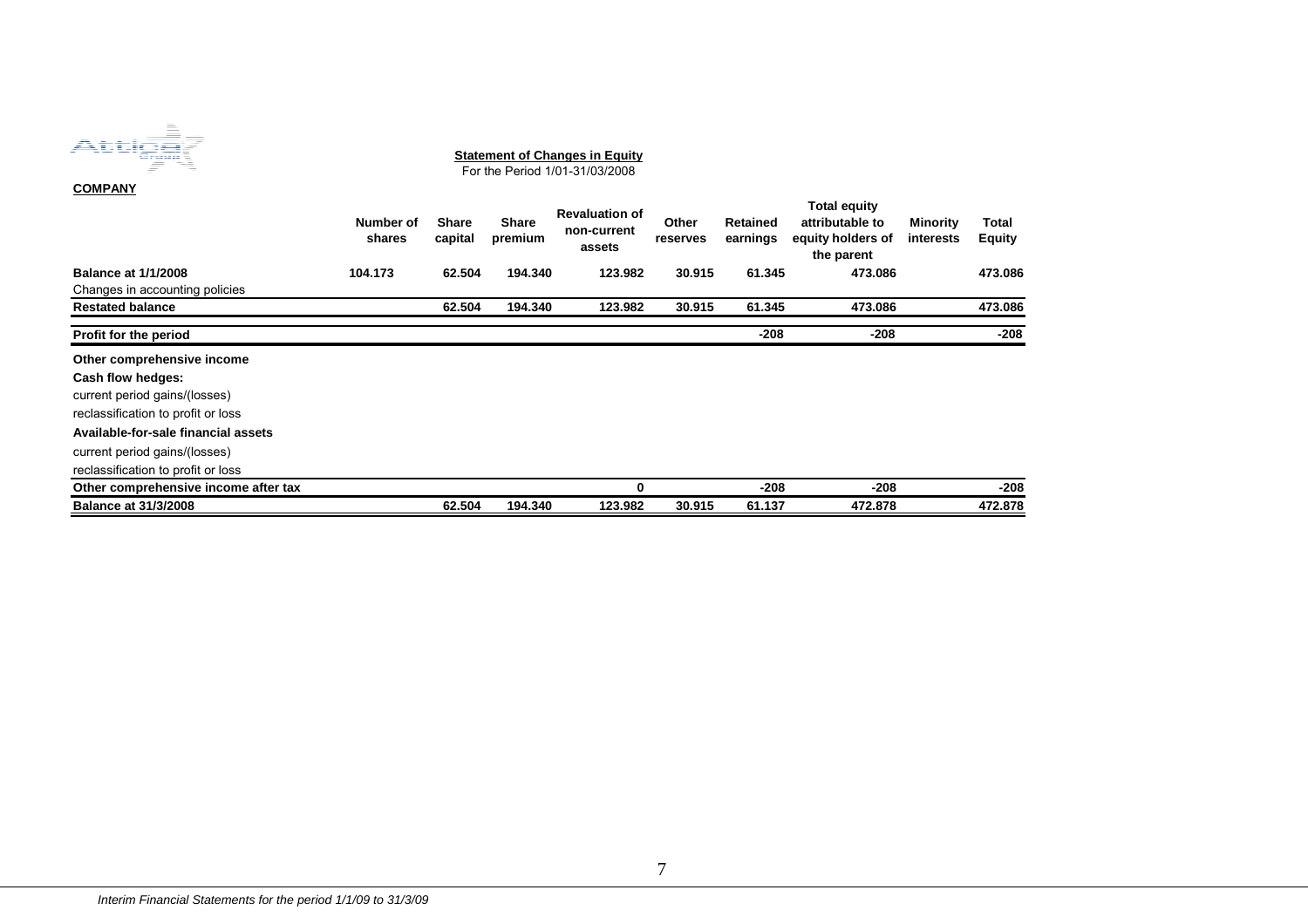

## **CASH FLOW STATEMENT**

For the period 1/1-31/3 2009 & 2008

|                                                                                                                                                                                                                                                                                                                                                                                                                                  | <b>GROUP</b>                |                                       | <b>COMPANY</b>                          |                |
|----------------------------------------------------------------------------------------------------------------------------------------------------------------------------------------------------------------------------------------------------------------------------------------------------------------------------------------------------------------------------------------------------------------------------------|-----------------------------|---------------------------------------|-----------------------------------------|----------------|
|                                                                                                                                                                                                                                                                                                                                                                                                                                  | 1/1-31/3/2009 1/1-31/3/2008 |                                       | 1/1-31/3/2009 1/1-31/3/2008             |                |
| <b>Cash flow from Operating Activities</b>                                                                                                                                                                                                                                                                                                                                                                                       |                             |                                       |                                         |                |
| Profit/(Loss) Before Taxes                                                                                                                                                                                                                                                                                                                                                                                                       | $-14.779$                   | $-2.971$                              | 12.309                                  | $-208$         |
| <b>Adjustments for:</b>                                                                                                                                                                                                                                                                                                                                                                                                          |                             |                                       |                                         |                |
| Depreciation & amortization                                                                                                                                                                                                                                                                                                                                                                                                      | 6.948                       | 6.496                                 | 19                                      | 3              |
| Deferred tax expense                                                                                                                                                                                                                                                                                                                                                                                                             |                             |                                       |                                         |                |
| Provisions                                                                                                                                                                                                                                                                                                                                                                                                                       | 252                         | 66                                    | 4                                       | $\overline{4}$ |
| Foreign exchange differences                                                                                                                                                                                                                                                                                                                                                                                                     | $-1.647$                    | 2.089                                 | $-860$                                  | 679            |
| Net (profit)/Loss from investing activities                                                                                                                                                                                                                                                                                                                                                                                      | $-739$                      | $-8.441$                              | $-11.798$                               | $-802$         |
| Interest and other financial expenses                                                                                                                                                                                                                                                                                                                                                                                            | 4.595                       | 5.716                                 | 3                                       | 4              |
| Plus or minus for Working Capital changes:                                                                                                                                                                                                                                                                                                                                                                                       |                             |                                       |                                         |                |
| Decrease/(increase) in Inventories                                                                                                                                                                                                                                                                                                                                                                                               | 112                         | 42                                    |                                         |                |
| Decrease/(increase) in Receivables                                                                                                                                                                                                                                                                                                                                                                                               | $-4.301$                    | $-17.143$                             | 69                                      | 17             |
| (Decrease)/increase in Payables (excluding banks)<br>Less:                                                                                                                                                                                                                                                                                                                                                                       | 7.649                       | 9.065                                 | $-255$                                  | $-41$          |
| Interest and other financial expenses paid                                                                                                                                                                                                                                                                                                                                                                                       | $-3.090$                    | $-6.055$                              | $-1$                                    | $-2$           |
| Taxes paid                                                                                                                                                                                                                                                                                                                                                                                                                       | $-27$                       | $-11$                                 |                                         |                |
| Operating cash flows of discontinued operations                                                                                                                                                                                                                                                                                                                                                                                  |                             |                                       |                                         |                |
| Total cash inflow/(outflow) from operating activities (a)                                                                                                                                                                                                                                                                                                                                                                        | $-5.027$                    | $-11.147$                             | $-510$                                  | $-346$         |
| <b>Cash flow from Investing Activities</b><br>Acquisition of subsidiaries, associated companies, joint<br>ventures and other investments<br>Purchase of tangible and intangible assets<br>Proceeds from sale of tangible and intangible assets<br>Derivatives' result<br>Interest received<br>Dividends received<br>Investing cash flows of discontinued operations<br>Total cash inflow/(outflow) from investing activities (b) | $-212$<br>834<br>622        | $-3.013$<br>42.780<br>1.094<br>40.861 | $-48.005$<br>394<br>11.535<br>$-36.076$ | 388<br>388     |
| <b>Cash flow from Financing Activities</b>                                                                                                                                                                                                                                                                                                                                                                                       |                             |                                       |                                         |                |
| Proceeds from issue of Share Capital<br>Proceeds from Borrowings<br>Proceeds from subsidiaries capital return<br>Payments of Borrowings<br>Payments of finance lease liabilities<br>Dividends paid<br>Equity return to shareholders                                                                                                                                                                                              | $-5.969$<br>$-148$          | -31.777<br>-69<br>$-50$               | 24.877                                  | -36            |
| Financing cash flows of discontinued operations                                                                                                                                                                                                                                                                                                                                                                                  |                             |                                       |                                         |                |
| Total cash inflow/(outflow) from financing activities (c)                                                                                                                                                                                                                                                                                                                                                                        | $-6.117$                    | $-31.896$                             | 24.877                                  | -36            |
| Net increase/(decrease) in cash and cash equivalents<br>$(a)+(b)+(c)$                                                                                                                                                                                                                                                                                                                                                            | $-10.522$                   | $-2.182$                              | $-11.709$                               | 6              |
| Cash and cash equivalents at beginning of period                                                                                                                                                                                                                                                                                                                                                                                 | 119.124                     | 171.873                               | 51.429                                  | 76.877         |
| Exchange differences in cash and cash equivalents                                                                                                                                                                                                                                                                                                                                                                                | 1.309                       | 1.998                                 | 860                                     | $-679$         |
| Cash and cash equivalents at end of period                                                                                                                                                                                                                                                                                                                                                                                       | 109.911                     | 171.689                               | 40.580                                  | 76.204         |
|                                                                                                                                                                                                                                                                                                                                                                                                                                  |                             |                                       |                                         |                |

The method used for the preparation of the above Cash Flow Statement is the Indirect Method. The Notes on pages 9 to 20 are an integral part of these Interim Financial Statements.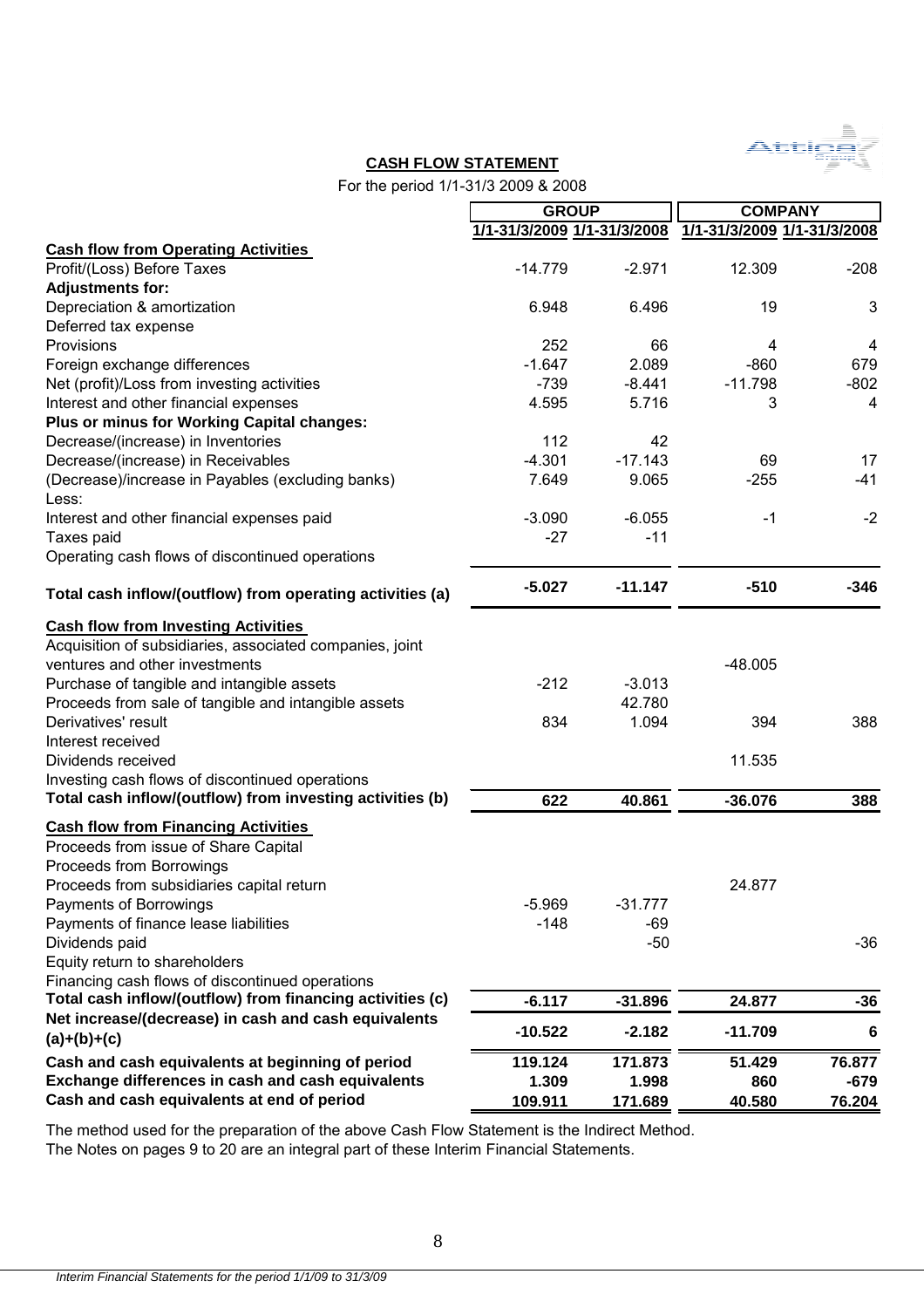

## **NOTES TO THE FINANCIAL STATEMENTS**

## **1. General information**

ATTICA HOLDINGS S.A. ("ATTICA GROUP") is a Holding Company and as such does not have trading activities of its own. The Company, through its subsidiaries, mainly operates in passenger shipping and in travel agency services.

The headquarters of the Company are in Athens, Greece, 123-125, Syngrou Avenue & 3, Torva Street, 11745.

The number of employees, at period end, was 6 for the parent company and 1.313 for the Group, while at 31/3/2008 was 8 and 1.249 respectively.

Attica Holdings S.A. shares are listed in the Athens Stock Exchange under the ticker symbol ATTICA.

The corresponding ticker symbol for Bloomberg is ATTICA GA and for Reuters is EPA.AT.

The total number of common nominal shares outstanding as at 31 March 2009 was 141.613.700. Each share carries one voting right. The total market capitalization was  $\epsilon$  381 mln approximately.

The financial statements of Attica Holdings S.A. are included, using the full consolidation method, in the consolidated financial statements of MARFIN INVESTMENT GROUP HOLDINGS S.A. which is registered in Greece and whose total participation in the company (directly & indirectly), was 86,7%.

The interim financial statements of the Company and the Group for the period ending at 31 March 2009 were approved by the Board of Directors on May 22<sup>nd</sup>. 2008.

*Due to rounding there may be minor differences in some amounts.* 

## **2. Significant Group accounting policies**

The accounting policies used by the Group for the preparation of the financial statements for the period 1/1-31/3/2009 are the same with those used for the preparation of the financial statements for the fiscal year 2008.

New standards, interpretations, amendments to standards and the effect of these new standards are presenting in paragraph 2.22 of the annual financial report for the fiscal year 2008.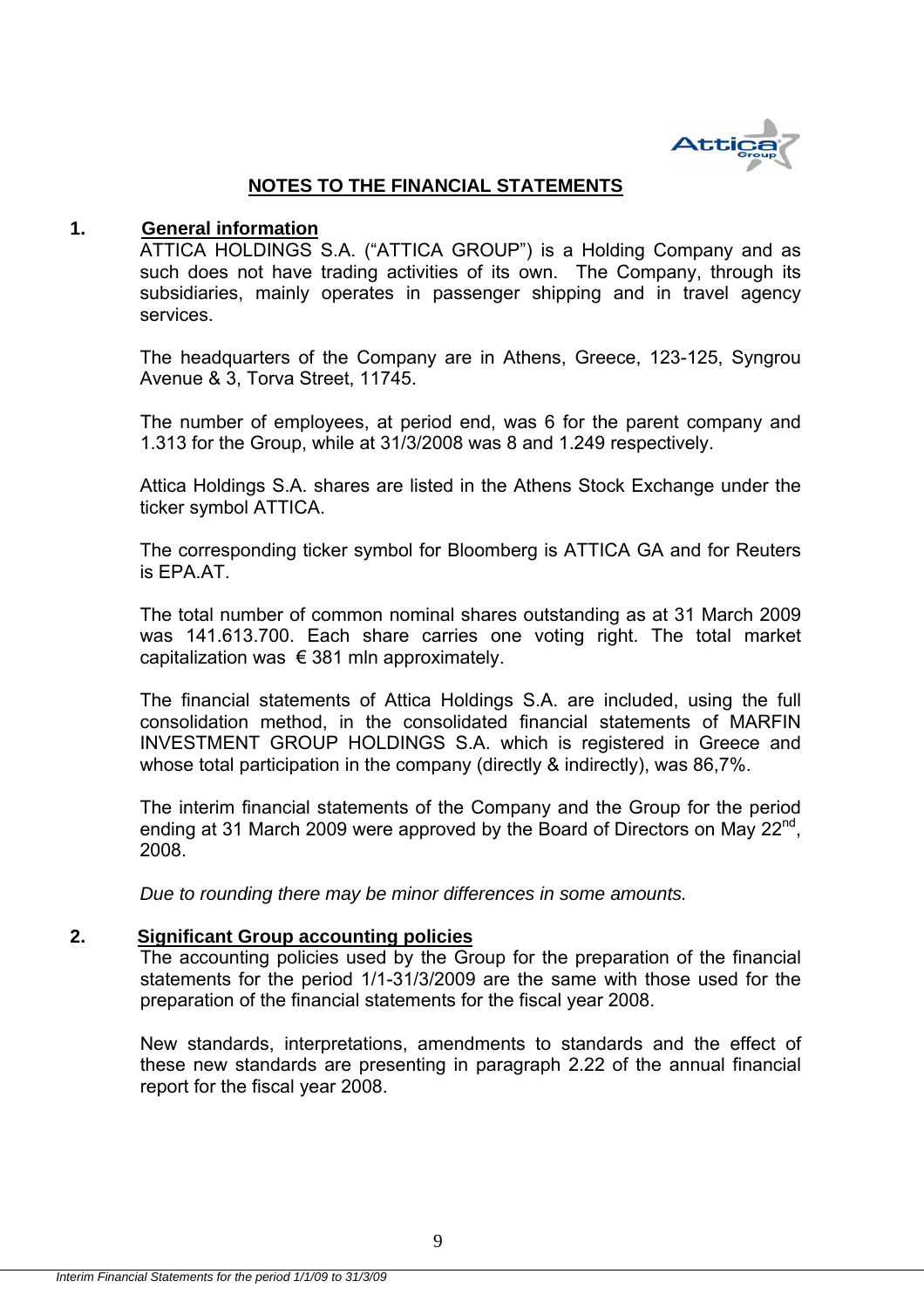

The financial statements have been prepared in accordance with the International Financial Reporting Standards (IFRS) which have been issued by the International Accounting Standards Board (IASB) and the interpretations which have been issued by the International Financial Reporting Interpretations Committee as adopted by the European Union. More specifically, for the preparation of the current period's Financial Statements the Group has applied IAS 34 "Interim Financial Reporting".

In addition, the Group has prepared the financial statements in compliance with the historical cost principle, the going concern principle, the accrual basis principle, the consistency principle, the materiality principle and the accrual basis of accounting.

The Management of the Group considers that the financial statements present fairly the company's financial position, financial performance and cash flows.

The preparation of the financial statements calls for the use of estimates and assumptions which must be in line with the provisions of generally accepted accounting principles. The above estimates are based οn the knowledge and the information available to the Management of the Group until the date of approval of the financial statements for the period ended March 31, 2009.

2.1. Major accounting judgements and main sources of uncertainty for accounting estimations

The Management must make judgements and estimates regarding the value of assets and liabilities which are uncertain. Estimates and associated assumptions are based mainly on past experience. Actual results may differ from these estimates. Estimates and associated assumptions are continually reviewed.

The accounting judgements that the Management has made in implementing the Company's accounting policies and which have the greatest impact on Company financial statements are:

Management examines whether there is an indication of impairment on the value of investments in subsidiaries, and if so, assesses the extent pursuant to the Company's accounting policy on this subject. The recoverable amount of the examined cash generating unit is determined on the basis of value in use and is based on estimates and underlying assumptions.

In addition, on an annual basis the Management examines, on the basis of assumptions and estimates the following items:

- useful lives and recoverable vessels' values

- the amount of provisions for staff retirement compensation, for disputes in litigation and for labour law disputes.

On the financial statements preparation date, the sources of uncertainty for the Company, which may have impact on the stated assets and liabilities values, concern: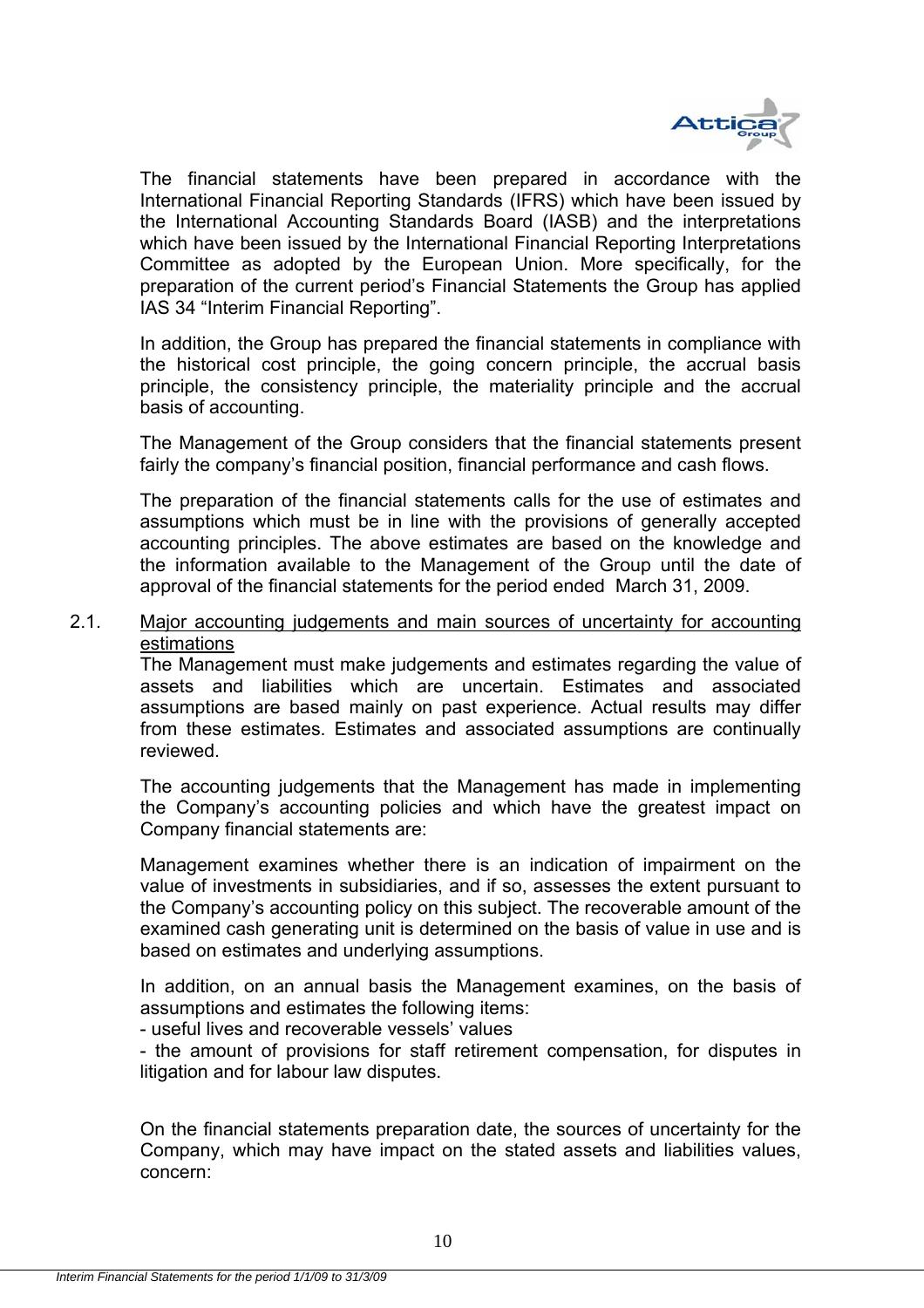

- Unaudited years of the Company, insofar as it is possible that the future audits will result in additional taxes and charges being imposed that cannot be estimated at the time with reasonable accurancy.

 - Estimates on the recoverability of contingent losses from pending court cases and doubtful debts.

The above estimates are based οn the knowledge and the information available to the Management of the Group until the date of approval of the financial statements for the period ended March 31, 2009.

#### **3. Consolidation**

The following directly subsidiaries are being consolidated using the full consolidation method.

|                                                             | 31/03/2009         |                         |         |                            |                                |                                           |  |
|-------------------------------------------------------------|--------------------|-------------------------|---------|----------------------------|--------------------------------|-------------------------------------------|--|
| <b>Subsidiary</b>                                           | Carrying<br>amount | $%$ of<br>participation | Country | Nature of<br>Relationship  | Consolidation<br><b>Method</b> | <b>Unaudited</b><br><b>Fiscal Years**</b> |  |
| SUPERFAST EPTA MC.*                                         | 50                 | 100%                    | Greece  | <b>Direct</b>              | Full                           | 2007-2009                                 |  |
| SUPERFAST OKTO MC.*                                         | 33                 | 100%                    | Greece  | <b>Direct</b>              | Full                           | 2007-2009                                 |  |
| SUPERFAST ENNEA MC.*                                        | 4.767              | 100%                    | Greece  | <b>Direct</b>              | Full                           | 2007-2009                                 |  |
| SUPERFAST DEKA MC.*                                         | 4.268              | 100%                    | Greece  | <b>Direct</b>              | Full                           | 2007-2009                                 |  |
| SUPERFAST ONE INC.                                          | 18.634             | 100%                    | Liberia | <b>Direct</b>              | Full                           | 2008-2009                                 |  |
| SUPERFAST TWO INC.                                          | 60                 | 100%                    | Liberia | <b>Direct</b>              | Full                           | 2008-2009                                 |  |
| NORDIA MC.*                                                 | 9.365              | 100%                    | Greece  | <b>Direct</b>              | Full                           | 2007-2009                                 |  |
| MARIN MC.*                                                  | 5.052              | 100%                    | Greece  | <b>Direct</b>              | Full                           | 2007-2009                                 |  |
| ATTICA CHALLENGE LTD*                                       | 6.286              | 100%                    | Malta   | <b>Direct</b>              | Full                           | $\blacksquare$                            |  |
| <b>ATTICA SHIELD LTD*</b>                                   | 6.214              | 100%                    | Malta   | <b>Direct</b>              | Full                           |                                           |  |
| ATTICA PREMIUM S.A.                                         | 1.930              | 100%                    | Greece  | <b>Direct</b>              | Full                           | 2006-2009                                 |  |
| SUPERFAST DODEKA (HELLAS) INC. & CO<br><b>JOINT VENTURE</b> |                    | 100%                    | Greece  | Under common<br>management | Full                           | 2007-2009                                 |  |
| SUPERFAST FERRIES S.A.                                      | 1                  | 100%                    | Liberia | <b>Direct</b>              | Full                           | 2007-2009                                 |  |
| SUPERFAST PENTE INC.                                        | 32.352             | 100%                    | Liberia | <b>Direct</b>              | Full                           | 2007-2009                                 |  |
| SUPERFAST EXI INC.                                          | 31.694             | 100%                    | Liberia | <b>Direct</b>              | Full                           | 2007-2009                                 |  |
| SUPERFAST ENDEKA INC.                                       | 34.878             | 100%                    | Liberia | <b>Direct</b>              | Full                           | 2007-2009                                 |  |
| SUPERFAST DODEKA INC.                                       | 15.614             | 100%                    | Liberia | <b>Direct</b>              | Full                           | 2007-2009                                 |  |
| ATTICA FERRIES M.C.& CO JOINT<br><b>VENTURE</b>             |                    | 100%                    | Greece  | Under common<br>management | Full                           | 2009                                      |  |
| ATTICA FERRIES M.C.                                         | 48.005             | 100%                    | Greece  | <b>Direct</b>              | Full                           | 2009                                      |  |
| BLUE STAR FERRIES MARITIME S.A.                             | 316.028            | 100%                    | Greece  | <b>Direct</b>              | Full                           | 2006-2009                                 |  |
| <b>BLUE STAR FERRIES JOINT VENTURE</b>                      |                    | 100%                    | Greece  | Under common<br>management | Full                           | 2006-2009                                 |  |
| <b>BLUE STAR FERRIES S.A.</b>                               | 3.614              | 100%                    | Liberia | <b>Direct</b>              | Full                           | 2006-2009                                 |  |
| <b>WATERFRONT NAVIGATION COMPANY *</b>                      | 1                  | 100%                    | Liberia | <b>Direct</b>              | Full                           | $\blacksquare$                            |  |
| THELMO MARINE S.A. *                                        | 77                 | 100%                    | Liberia | <b>Direct</b>              | Full                           |                                           |  |
| BLUE ISLAND SHIPPING INC. *                                 | 29                 | 100%                    | Panama  | <b>Direct</b>              | Full                           |                                           |  |
| STRINTZIS LINES SHIPPING LTD. *                             | 22                 | 100%                    | Cyprus  | <b>Direct</b>              | Full                           | 2006-2009                                 |  |

 investments in subsidiaries. \* Inactive companies, for which the Management of the Company considers that there is no indication of impairment for its

\*\* For the subsidiaries registered outside the European Union, which do not have an establishment in Greece, there is no obligation for taxation audit.

For all the companies of the Group, there are no changes of the method of consolidation.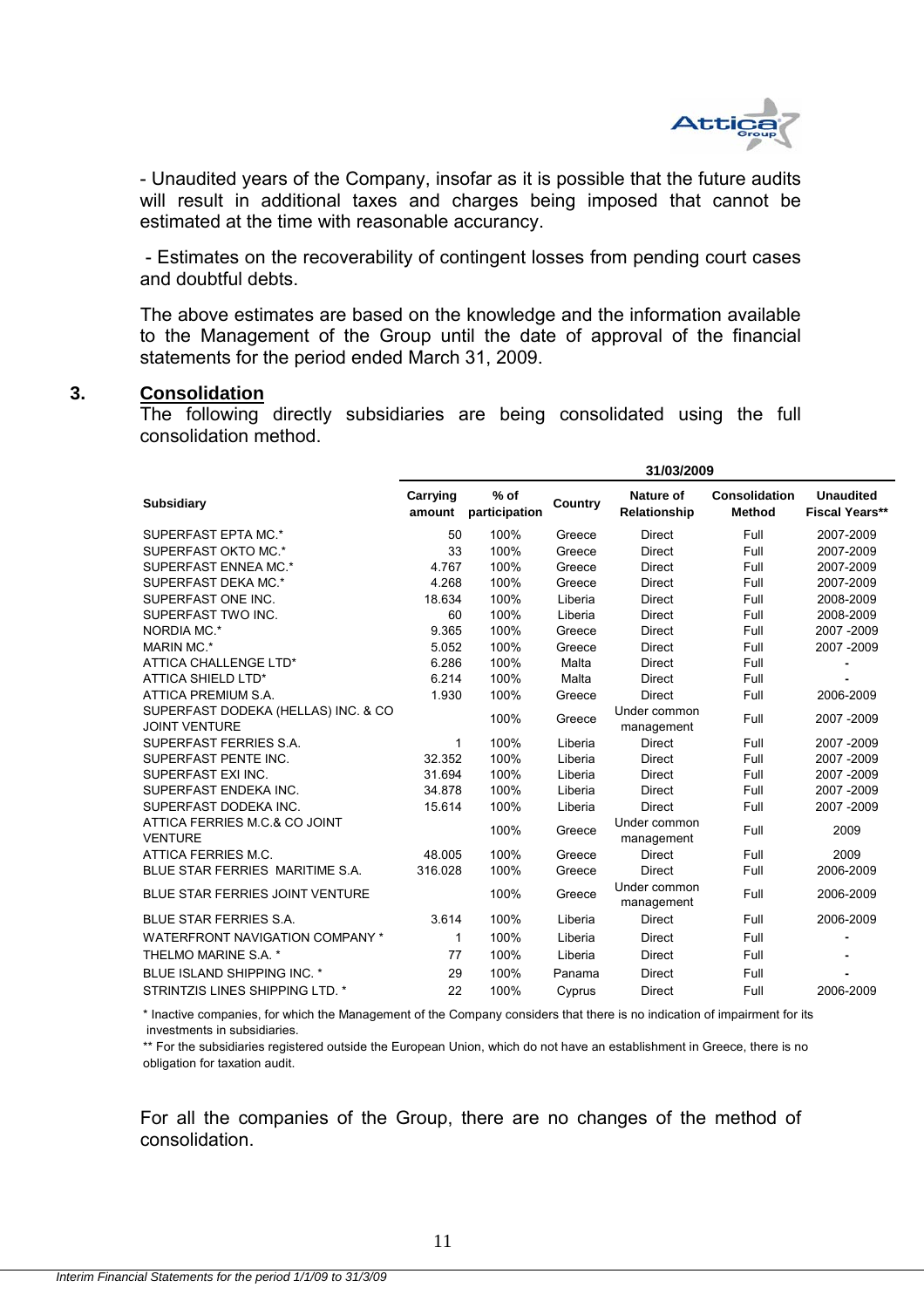

There are not companies which have been consolidated, for the first time, in the consolidated financial statements in the present period. The exception to the above are the 100% subsidiaries SUPERFAST ONE INC and SUPERFAST TWO INC that are consolidated for the first time the third quarter of 2008 and ATTICA FERRIES M.C. & CO JOINT VENTURE and ATTICA FERRIES M.C. that are consolidating for the first time the first quarter of 2009 (see § 7.c).

There are not companies which have not been consolidated in the present period while they have been consolidated either in the previous period or in the same period of the fiscal year 2008.

There are no companies of the Group which have not been consolidated in the consolidated financial statements.

## **4 Related Party disclosures**

4.1. Intercompany transactions between ATTICA HOLDINGS S.A. and other companies of Attica Group

For the period 1/1-31/3/2009, the capital transactions of the parent company with the subsidiary companies of the Group refer to the intercompany transactions, of total value  $\epsilon$  3 thousand, between the parent company and its subsidiaries relate to services (i.e. issuance of airline tickets) provided by the 100% subsidiary Attica Premium S.A.

The company received as dividend of fiscal year 2008, the amount of  $\epsilon$  11,5 mln from its 100% subsidiary Superfast Dodeca Inc.

The Company has an obligation of  $\epsilon$  30,166 thousand to all the entities of BLUE STAR GROUP.

There are no intercompany transactions between the shipowning companies of Superfast Group and the shipowning companies of Blue Star Group.

The intercompany balances as at 31/3/2009 between the Group's companies arising from its corporate structure ( see § 4.1. of the financial statements at 31/12/2008) are the following:

- a) Between the Superfast Group's entities stood at  $\epsilon$  591.598 thousand. This amount is written-off in the consolidated accounts.
- b) Between the Blue Star Group's entities stood at  $\epsilon$  87.134 thousand. This amount is written-off in the consolidated accounts.
- c) Sales and balances of Attica Premium S.A. arising from its transactions with the Group's maritime entities stood at  $\epsilon$  424 thousand and  $\epsilon$  7.212 thousand respectively.

The transactions between Attica Premium S.A. and the other companies of Attica Group have been priced with market terms.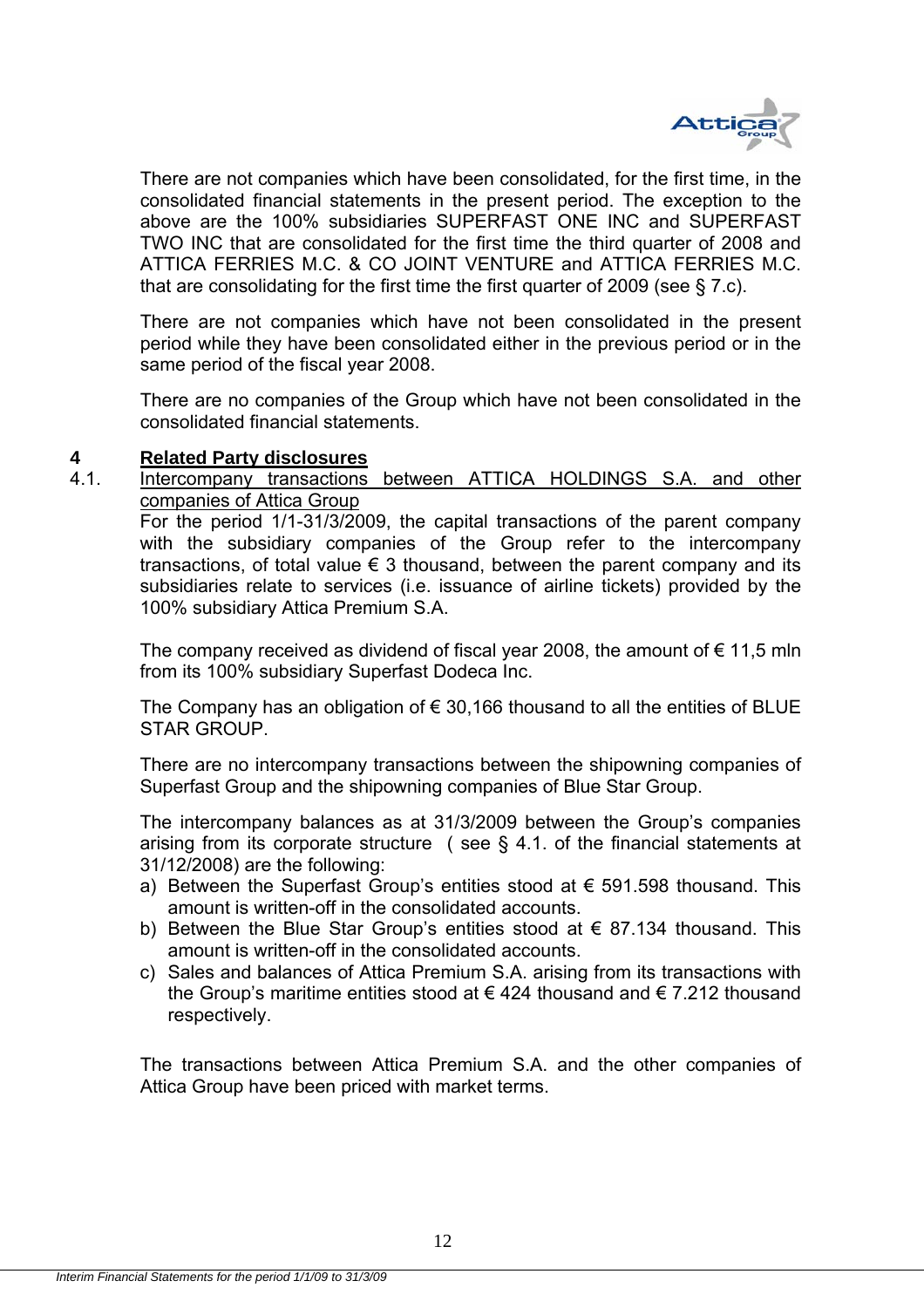

## 4.1.1. Intercompany transactions between ATTICA HOLDINGS S.A. and the companies of MARFIN INVESTMENT Group

| <b>COMPANIES</b>                                   | <b>Sales</b> | Purchases | Receivables Payables<br>from | to  |
|----------------------------------------------------|--------------|-----------|------------------------------|-----|
| GEFSIPLOIA S.A.<br>VIVARTIA S.A.<br>S. NENDOS S.A. | 1.181<br>45  |           | 506                          |     |
| HELLENIC CATERING S.A.                             |              | 10        |                              | 11  |
| HELLENIC FOOD SERVICE PATRON S.A.                  |              | 107       |                              | 130 |
|                                                    | 1 226        | 124       | 506                          | 141 |

## 4.1.2. Intercompany transactions between ATTICA HOLDINGS S.A. and MARFIN POPULAR BANK

|                                         | Group         | Company    |
|-----------------------------------------|---------------|------------|
|                                         | 31/03/2009    | 31/03/2009 |
| Cash and cash equivalents<br>Borrowings | 86.781<br>774 | 31.756     |
| Financial income                        | 670           | 235        |
| <b>Financial expenses</b>               | 10            | 10         |

## 4.2. Guarantees

 The parent company has guaranteed to lending banks the repayment of loans of the Superfast and Blue Star vessels amounting € 253.953 thousand and € 200.000 thousand respectively.

## 4.3. Board of Directors and Executive Directors' Fees

#### **Key management compensation**

|                                     | Amounts in $\epsilon$ |            |  |
|-------------------------------------|-----------------------|------------|--|
|                                     | 31/03/2009            | 31/03/2008 |  |
| Salaries & other employees benefits | 607                   | 729        |  |
| Social security costs               | 44                    | 87         |  |
| B.O.D. Remuneration                 |                       |            |  |
| <b>Termination benefits</b>         |                       |            |  |
| Other long-term benefits            |                       |            |  |
| Share-based payments                |                       |            |  |
| Total                               | 651                   | 816        |  |
|                                     |                       |            |  |
| Number of key management personnel  | 14                    | 15         |  |

Key management personnel are those persons having authority and responsibility for planning, directing and controlling the activities of the entity, directly or indirectly, including any director (whether executive or otherwise) of that entity.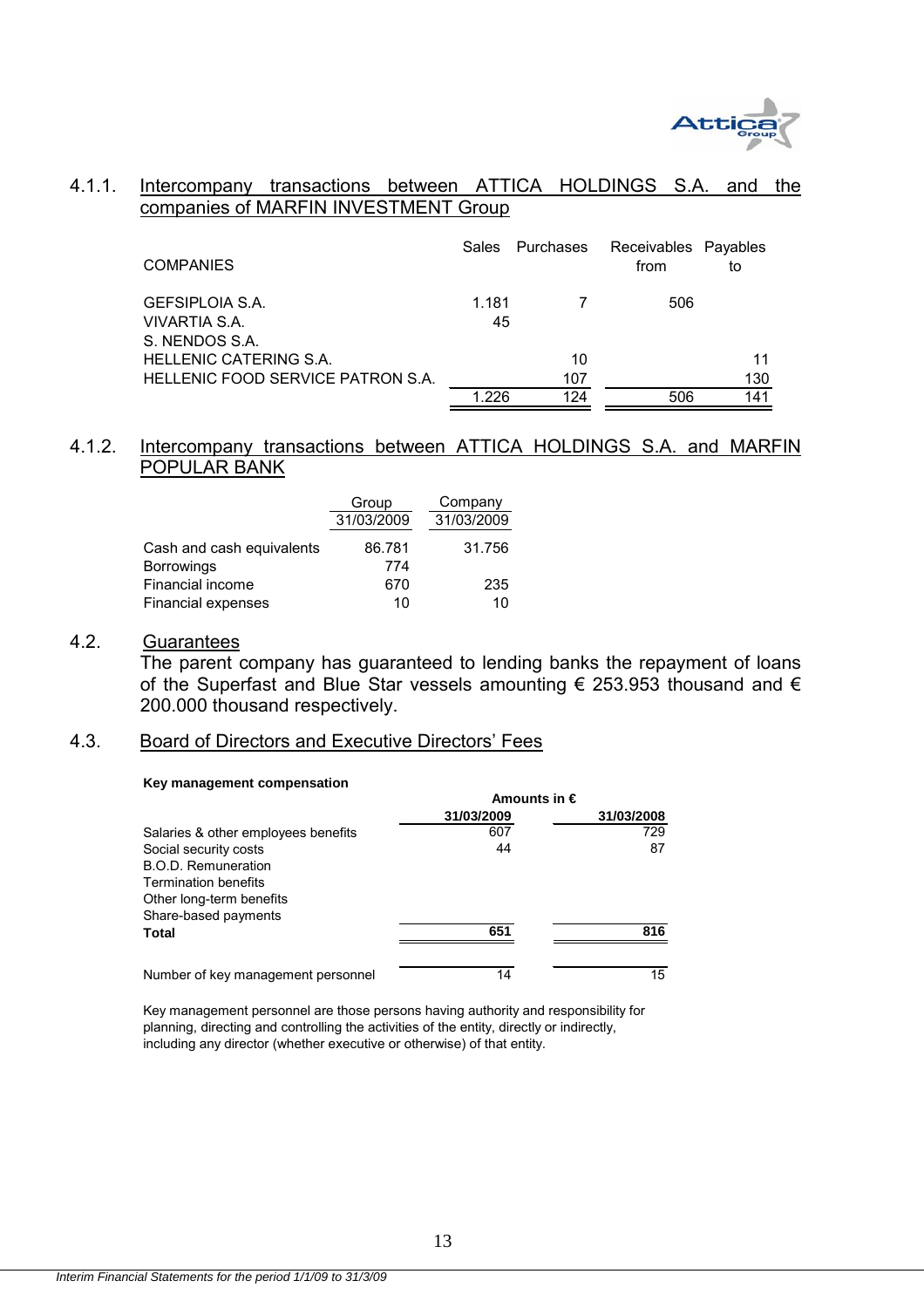

## **5. General information for the Financial Statements (period 1-1 to 31-03- 2009)**

The figures of the period  $1/1 - 31/3/2009$  are not fully comparable with the corresponding figures of continuing operations of the previous year because:

- a) the vessel Blue Star 1 operated in North Sea during the whole course of the first quarter of 2008, while in the present period is deployed in the Greek Market.
- b) as of 12th March, 2009, Superfast XII, which is rerouted from the Greece-Italy routes, commenced trading between Piraeus and Herakleion, Crete.
- c) the vessel Superfast I has been deployed in the present period. The above vessel has not been owned by the Group the previous year.
- d) The sold RoRo vessels below, are not deployed within the first quarter of 2009, while within the fiscal year 2008 have been deployed in the first quarter as follows: RoRo Marin 1/1-7/2/2008 RoRo Nordia 1/1-31/3/2008

 RoRo Challenge until February 2008 RoRo Shield until February 2008

### 5.1. Revenue Analysis and Geographical Segments Report

The Group has decided to provide information based on the geographical segmentation of its operations.

The Group operates in the Greek Domestic Routes and in Adriatic Sea The Group's vessels provide transportation services to passengers, private vehicles and freight.

As already stated in paragraph 5, the Group's fleet has been reallocated. As a result so the Group's revenue as the revenue of Adriatic Sea have been decreased in relation with the previous period.

### **Seasonality**

The Company's sales are highly seasonal. The highest traffic for passengers and vehicles is observed during the months July, August and September while the lowest traffic for passengers and vehicles is observed between November and February. On the other hand, freight sales are not affected significantly by seasonality.

The Company, as a holding company, does not have any sales activity and for this reason there is no revenue analysis by geographical segment.

The consolidated results and other information per segment for the period 1/01 – 31/03 2009 are as follows: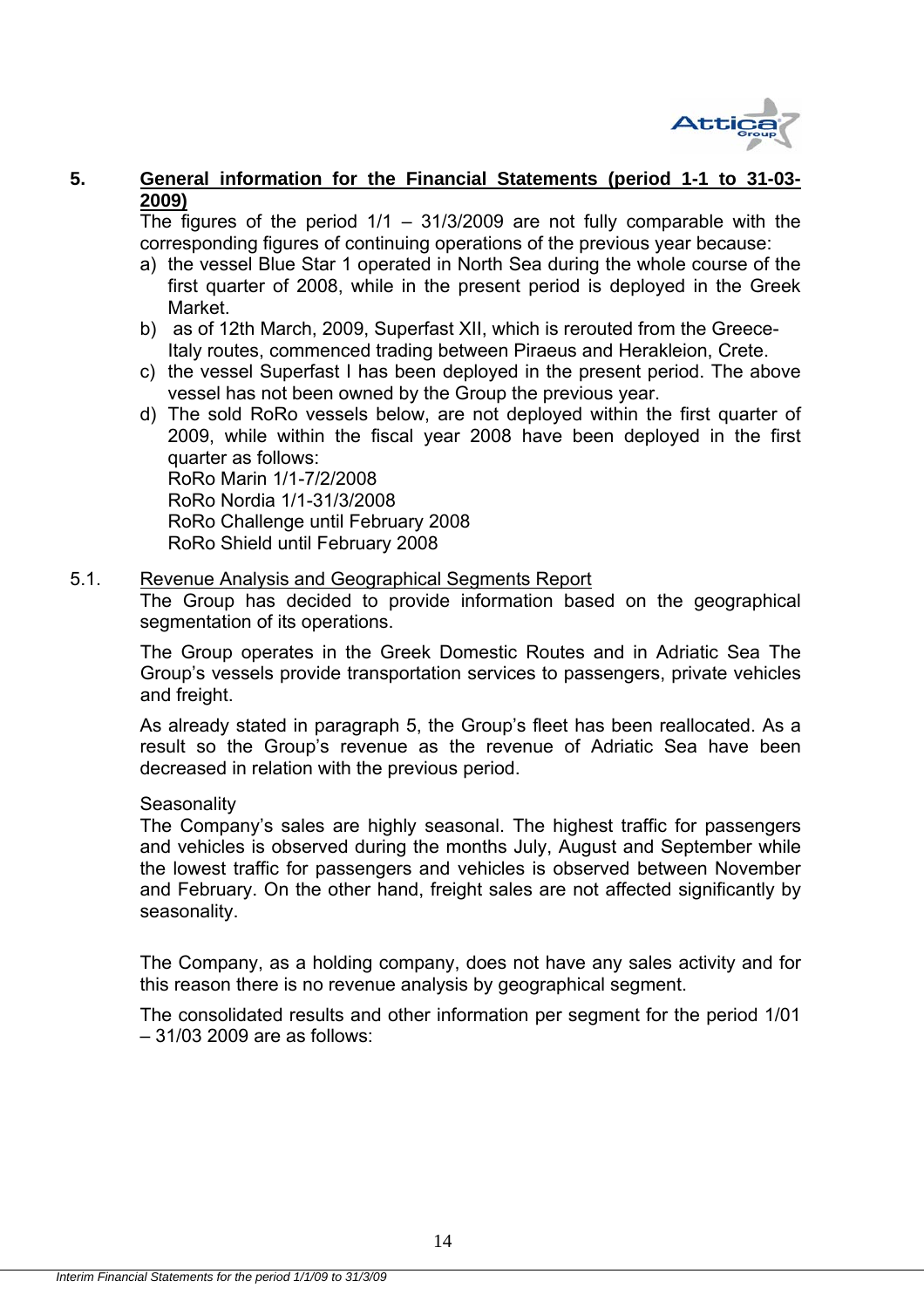

|                                                         | <b>GROUP</b>       |                        |                |                  |           |
|---------------------------------------------------------|--------------------|------------------------|----------------|------------------|-----------|
|                                                         |                    |                        | 1/1-31/03/2009 |                  |           |
| <b>Geographical Segment</b>                             | Domestic<br>Routes | Adriatic Sea North Sea |                | Other            | Total     |
| Fares                                                   | 23.142             | 25.202                 |                |                  | 48.344    |
| On-board Sales                                          | 1.443              | 3.325                  |                |                  | 4.768     |
| <b>Travel Agency Services (Intersector Sales)</b>       |                    |                        |                | 863              | 863       |
| Intersector Sales Write-offs                            |                    |                        |                | $-734$           | $-734$    |
| <b>Total Revenue</b>                                    | 24.585             | 28.527                 |                | $\overline{129}$ | 53.241    |
| <b>Operating Expenses</b>                               | 24.174             | 29.755                 |                |                  | 53.929    |
| Management & Distribution Expenses                      | 5.662              | 5.366                  |                | 1.237            | 12.265    |
| Intersector Expenses Write-offs                         |                    |                        |                | $-376$           | $-376$    |
| Other revenue / expenses                                | 35                 | 4                      |                | 127              | 166       |
| Earnings before taxes, investing and financial results  | $-5.216$           | $-6.590$               |                | $-605$           | $-12.411$ |
| <b>Financial results</b>                                | $-1.613$           | $-1.868$               |                | 1.112            | $-2.369$  |
| Earnings before taxes, investing and financial results, |                    |                        |                |                  |           |
| depreciation and amortization                           | $-1.661$           | $-3.194$               |                | $-608$           | $-5.463$  |
| Profit/Loss before Taxes                                | $-6.829$           | $-8.427$               |                | 477              | $-14.779$ |
| Income taxes                                            |                    | 24                     |                | 7                | 34        |
| Profit/Loss after Taxes                                 | $-6.832$           | $-8.451$               |                | 470              | $-14.813$ |
| Property, plant & equipment                             |                    |                        |                |                  |           |
| Vessels' Book Value at 01/01                            | 212.728            | 526.322                |                |                  | 739.050   |
| Improvements / Additions                                |                    | 70                     |                |                  | 70        |
| Vessels' redeployment                                   | 86.077             | $-86.077$              |                |                  |           |
| Vessel acquisitions in the present period               |                    |                        |                |                  |           |
| Vessels' Disposals                                      |                    |                        |                |                  |           |
| Depreciation for the Period                             | $-4.130$           | $-2.592$               |                |                  | $-6.722$  |
| Net Book Value of vessels at 31/03                      | 294.675            | 437.723                |                |                  | 732.398   |
| <b>Other tangible Assets</b>                            |                    |                        |                |                  | 5.684     |
| <b>Total Net Fixed Assets</b>                           |                    |                        |                |                  | 738.082   |
| Secured loans                                           | 192.097            | 197.318                |                |                  | 389.415   |
| Customer geographic distribution                        |                    |                        |                |                  |           |
| Greece                                                  | 24.438             | 19.472                 |                | 40               | 43.950    |
| Europe                                                  | 147                | 9.055                  |                | 89               | 9.291     |
| <b>Total Fares &amp; Travel Agency Services</b>         | 24.585             | 28.527                 |                | 129              | 53.241    |

The revenue of the Group is derived from the agents based abroad. Segments related with IFRS 8 are the same with the segments required of IAS 14 and due to the fact that there was no change in the accounting policies, there is no effect in geographical segment report.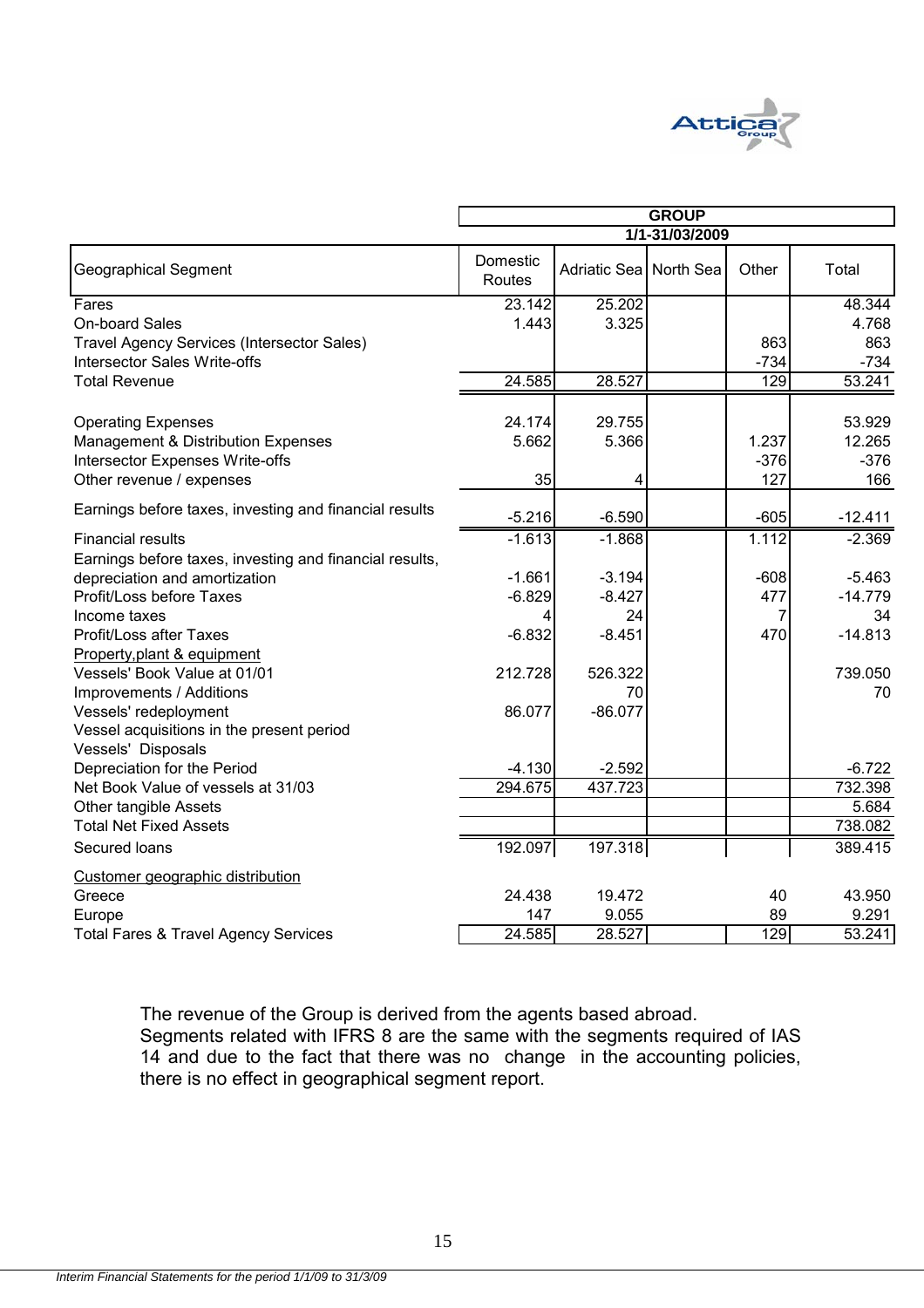

## Agreements sheet of Assets and Liabilities at 31/03/2009

| Net Book Value of vessels            | € 732.398 |
|--------------------------------------|-----------|
| <b>Unallocated Assets</b>            | € 208.720 |
| <b>Total Assets</b>                  | € 941.118 |
| Long-term and Short-term liabilities | € 389.415 |
| <b>Unallocated Liabilities</b>       | € 62.030  |
| <b>Total Liabilities</b>             | €451.445  |

The vessels owned by the Group have been mortgaged as security of long term borrowings for an amount of Euro 723.060 thousand.

Revenue from Fares in Domestic routes includes the grants received for public services performed under contracts with the Ministry of Mercantile Marine, Aegean and Island Policy amounting  $\epsilon$  1.543 thousand for the period 1/01 – 31/03/2009 and € 1.287 thousand for the period 1/01 – 31/03/2008.

The consolidated results and other information per segment for the period 1/01 – 31/03 2008 are as follows: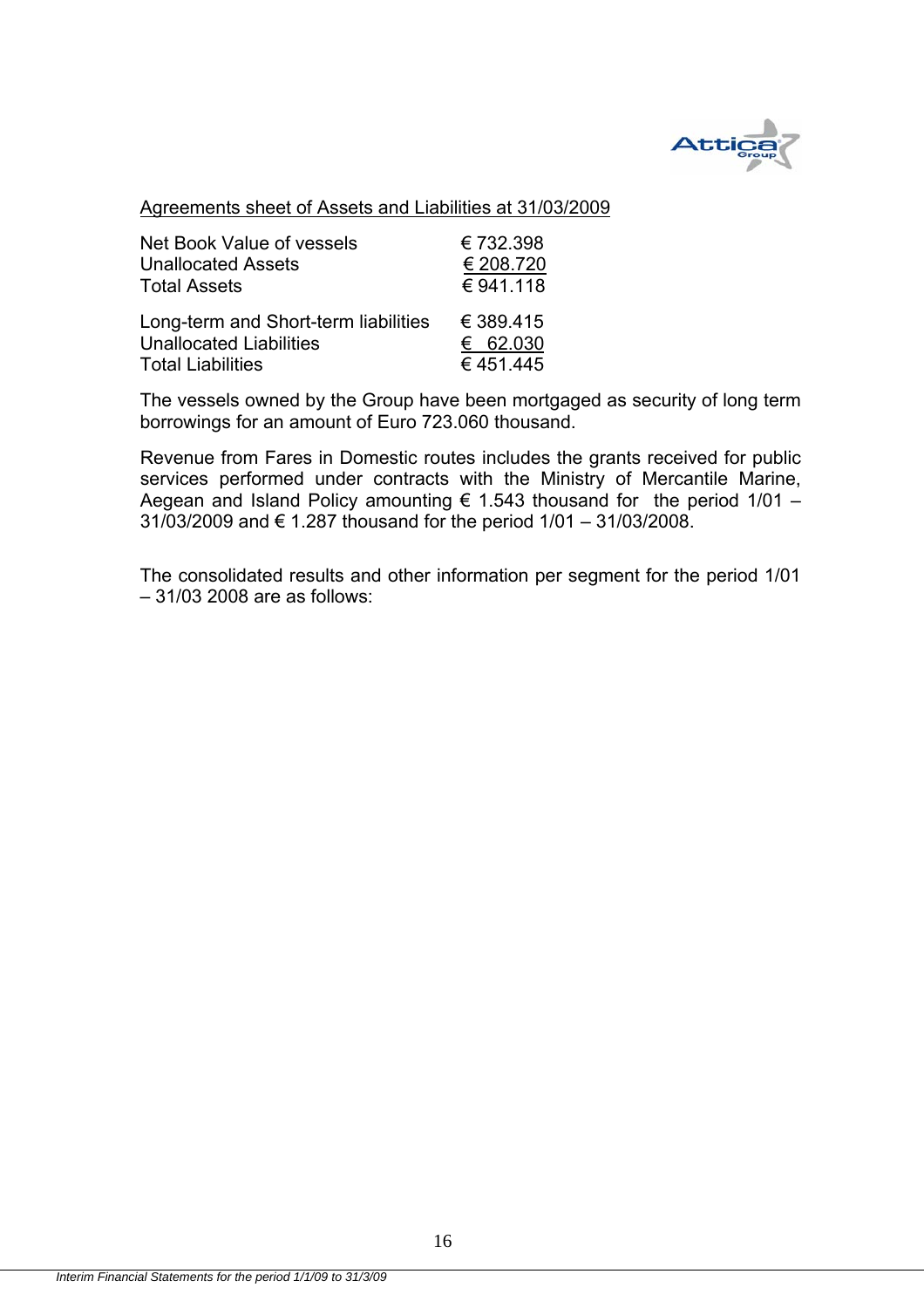

|                                                         |                    | <b>GROUP</b>        |                |           |           |  |
|---------------------------------------------------------|--------------------|---------------------|----------------|-----------|-----------|--|
|                                                         |                    |                     | 1/1-31/03/2008 |           |           |  |
| Geographical Segment                                    | Domestic<br>Routes | <b>Adriatic Sea</b> | North Sea      | Other     | Total     |  |
|                                                         |                    |                     |                |           | 56.751    |  |
| Fares<br>On-board Sales                                 | 21.642<br>1.531    | 29.146<br>4.039     | 3.854<br>208   | 2.109     | 5.782     |  |
|                                                         |                    |                     |                | 3         |           |  |
| Travel Agency Services (Intersector Sales)              |                    |                     |                | 1.216     | 1.216     |  |
| <b>Intersector Sales Write-offs</b>                     |                    |                     |                | $-338$    | $-338$    |  |
| <b>Total Revenue</b>                                    | 23.173             | 33.185              | 4.062          | 2.990     | 63.411    |  |
| <b>Operating Expenses</b>                               | 19.053             | 30.092              | 5.353          | 1.103     | 55.602    |  |
| Management & Distribution Expenses                      | 4.096              | 4.671               | 812            | 1.747     | 11.325    |  |
| Intersector Expenses Write-offs                         |                    |                     |                | 56        | 56        |  |
| Other revenue / expenses                                | 63                 | 9                   |                | 3         | 78        |  |
| Earnings before taxes, investing and financial results  | 87                 | $-1.569$            | $-2.099$       | 87        | $-3.494$  |  |
| <b>Financial results</b>                                | $-1.212$           | $-3.857$            | $-521$         | $-206$    | $-5.797$  |  |
| <b>Extraordinary Items</b>                              |                    |                     |                | 6.320     | 6.320     |  |
| Earnings before taxes, investing and financial results, |                    |                     |                |           |           |  |
| depreciation and amortization                           | 2.538              | 1.568               | $-1.274$       | 169       | 3.000     |  |
| Profit/Loss before Taxes                                | $-1.126$           | $-5.426$            | $-2.621$       | 6.201     | $-2.971$  |  |
| Income taxes                                            | 2                  | 19                  | 6              | 18        | 46        |  |
| Profit/Loss after Taxes                                 | $-1.128$           | $-5.445$            | $-2.627$       | 6.183     | $-3.017$  |  |
| Property, plant & equipment                             |                    |                     |                |           |           |  |
| Vessels' Book Value at 01/01                            | 221.028            | 375.128             | 86.846         | 42.877    | 725.880   |  |
| Improvements / Additions                                | 686                | 41                  |                |           | 727       |  |
| Vessels' redeployment                                   |                    |                     |                |           | 0         |  |
| Vessel acquisitions in the present period               |                    |                     |                |           | $\Omega$  |  |
| Vessels' Disposals                                      |                    |                     |                | $-36.057$ | $-36.057$ |  |
| Depreciation for the Period                             | $-2.183$           | $-3.211$            | $-790$         | $-52$     | $-6.235$  |  |
| Net Book Value of vessels at 31/03                      | 219.531            | 371.958             | 86.056         | 6.768     | 684.315   |  |
| Other tangible Assets                                   |                    |                     |                |           | 2.778     |  |
| <b>Total Net Fixed Assets</b>                           |                    |                     |                |           | 687.093   |  |
| Secured loans                                           | 116.794            | 225.604             | 45.783         | 2.777     | 390.957   |  |
| Customer geographic distribution                        |                    |                     |                |           |           |  |
| Greece                                                  | 23.070             | 20.489              | 0              | 2.866     | 46.426    |  |
| Europe                                                  | 103                | 12.696              | 4.062          | 124       | 16.985    |  |
| <b>Total Fares &amp; Travel Agency Services</b>         | 23.173             | 33.185              | 4.062          | 2.990     | 63.411    |  |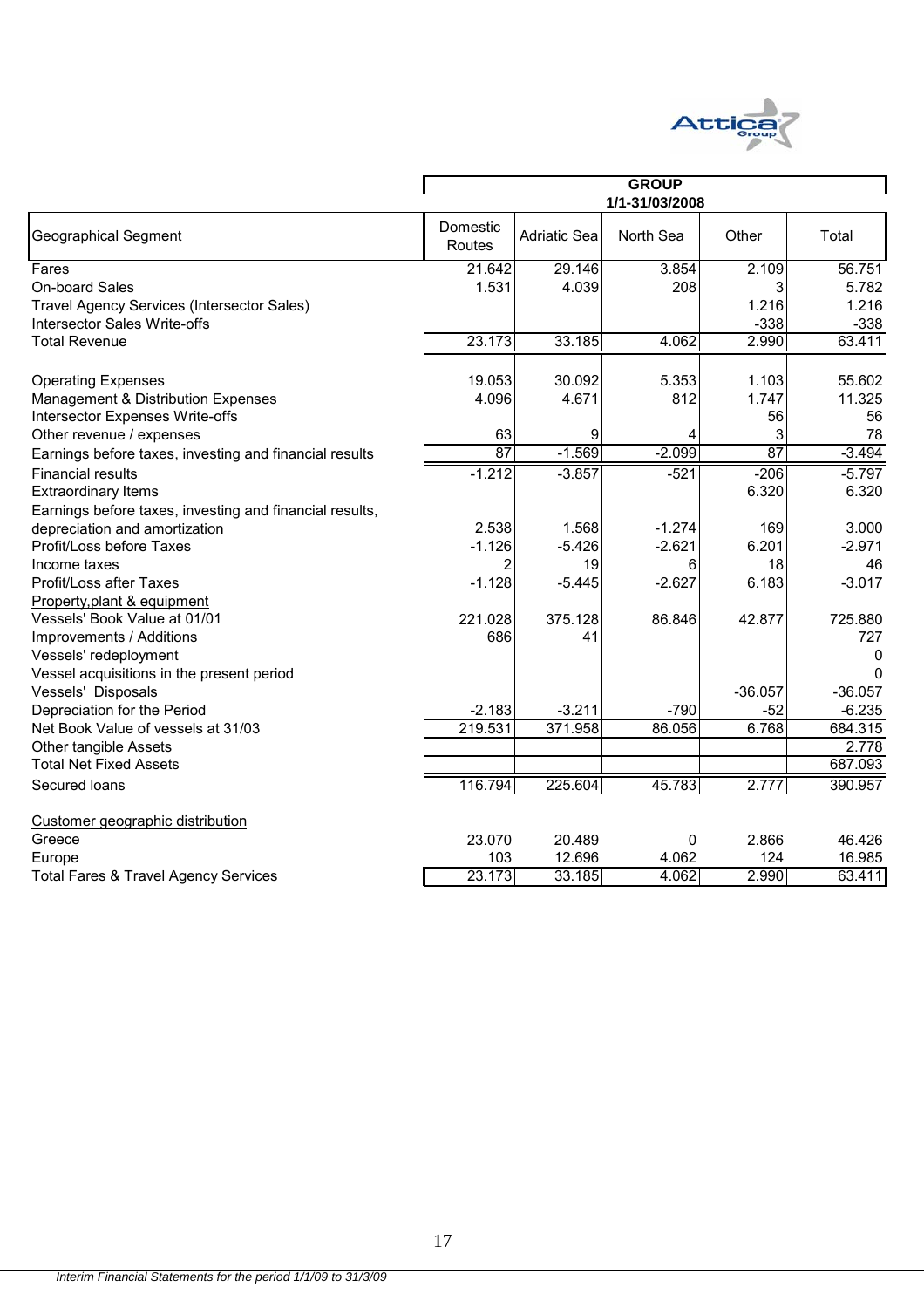

## Agreements sheet of Assets and Liabilities at 31/03/2008

| Net Book Value of vessels            | € 686.383 |
|--------------------------------------|-----------|
| <b>Unallocated Assets</b>            | € 267.911 |
| <b>Total Assets</b>                  | € 954.294 |
| Long-term and Short-term liabilities | € 390.957 |
| <b>Unallocated Liabilities</b>       | € 60.843  |
| <b>Total Liabilities</b>             | €451.800  |

- 5.2. Financial Income Financial Income refers to the decrease of Group's cash.
- 5.3. Investments in subsidiaries

Investments in subsidiaries refers to the participation of the parent company in the increase of its 100% subsidiary, Attica Ferries MC share capital. Attica Ferries MC is the shipowning company of Superfast XII.

### 5.4. Cash and cash equivalents

 Cash and cash equivalents that are presenting in the balance sheet include the amount of  $\epsilon$  7.600 thousand, which has been pledged. The above pledge refers to an agreement for the acquisition by the Group of the newly-built Superfast Two.

5.5. Fair value reserves – Other revenue The change that is presenting refers to the interest rate cash flow hedging of the Group's loans.

## 5.6. Other short – term liabilities

"Other short-term liabilities" increased mainly due to the "Deferred income". "Other short-term liabilities" of the parent company refer mainly to the obligations between the absorbed company Blue Star Maritime S.A. and the other companies of the Group.

## **6. Other information**

### 6.1. Unaudited fiscal years

The first quarter of 2009 the parent company has been audited by tax authorities until the fiscal year 2007. From the above taxation audit there no additional amount. All the companies included in the consolidation of Superfast Group have been audited by tax authorities until the fiscal year 2006. All the companies included in the consolidation of Blue Star Group and Attica Premium S.A. have been audited by tax authorities until the fiscal year 2005. The tax audit of the companies included in the consolidation of Blue Star Group for the fiscal year 2006 is currently under way.

The subsidiaries of ATTICA HOLDINGS S.A. have already made a tax provision of € 198 thousand for the unaudited fiscal years. A tax provision for the parent company has not been made. For the subsidiaries registered outside the European Union, which do not have an establishment in Greece, there is no obligation for taxation audit.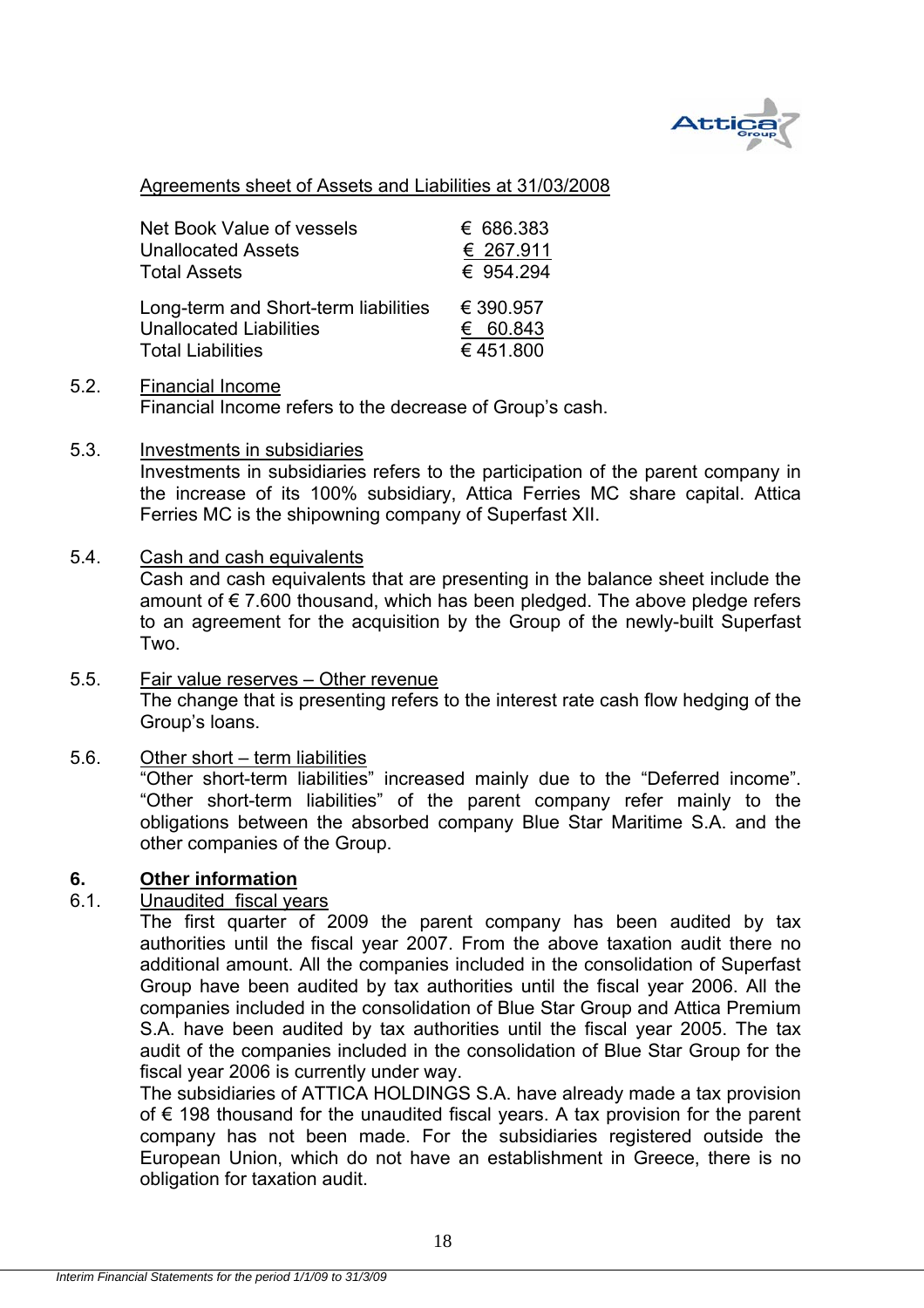

### 6.2. Stock options

The Extraordinary General Meeting of Shareholders, on  $12<sup>th</sup>$  February 2008 approved the establishment of a five-year stock option plan for the members of the Board of Directors, the Company's staff and the staff of affiliated companies. The options pertain to shares whose nominal value will amount to  $1/10<sup>th</sup>$  of the share capital. The strike price of the stock options was fixed at  $\epsilon$  6,20 per share.

### 6.3. Payments of borrowings

During the period 1/1-31/3/2009, the Group has paid the amount of  $\epsilon$  9.451 thousand against its long-term borrowings.

Furthermore, the Group paid the amount of  $\epsilon$  235 thousand against finance leases.

### 6.4. Payments of finance and operating leases

The finance leases that have been recognized in the income statement of the period  $1/1$  - 31/03/2009, amount  $\epsilon$  909 thousand.

The operating leases that have been recognized in the income statement of the period  $1/1 - 31/03/2009$ , amount  $\epsilon$  421 thousand.

The operating leases refer to office rent and have been contracted with market terms. The only exception is the rental agreement of Attica Premium's offices for which an advance equal to 3 years rent has been paid in November 2006.

The parent company does not have any long-term or short-term bank liabilities.

## 6.5. Provisions

Superfast Group has made a provision amounting  $\epsilon$  462 thousand which concerns claim for compensation from the crew that was employed on board the sold vessels previously deployed in the Baltic Sea. The case is under litigation.

## **7. Significant events**

a) The Board of Directors decided to redeployed the car-passenger ferry Superfast XII from the Patras - Ancona route to the Piraeus - Heraklion route. Superfast XII commenced its service on the route on 12<sup>th</sup> March, 2009.

b) The parent company established the new wholly owned Greek subsidiary under the name Attica Ferries Maritime Company with a share capital of Euro 48.005.000. Attica Ferries Maritime Company is the new owner of the vessel Superfast XII which was acquired from Attica's wholly owned subsidiary Superfast Dodeka Inc at book value.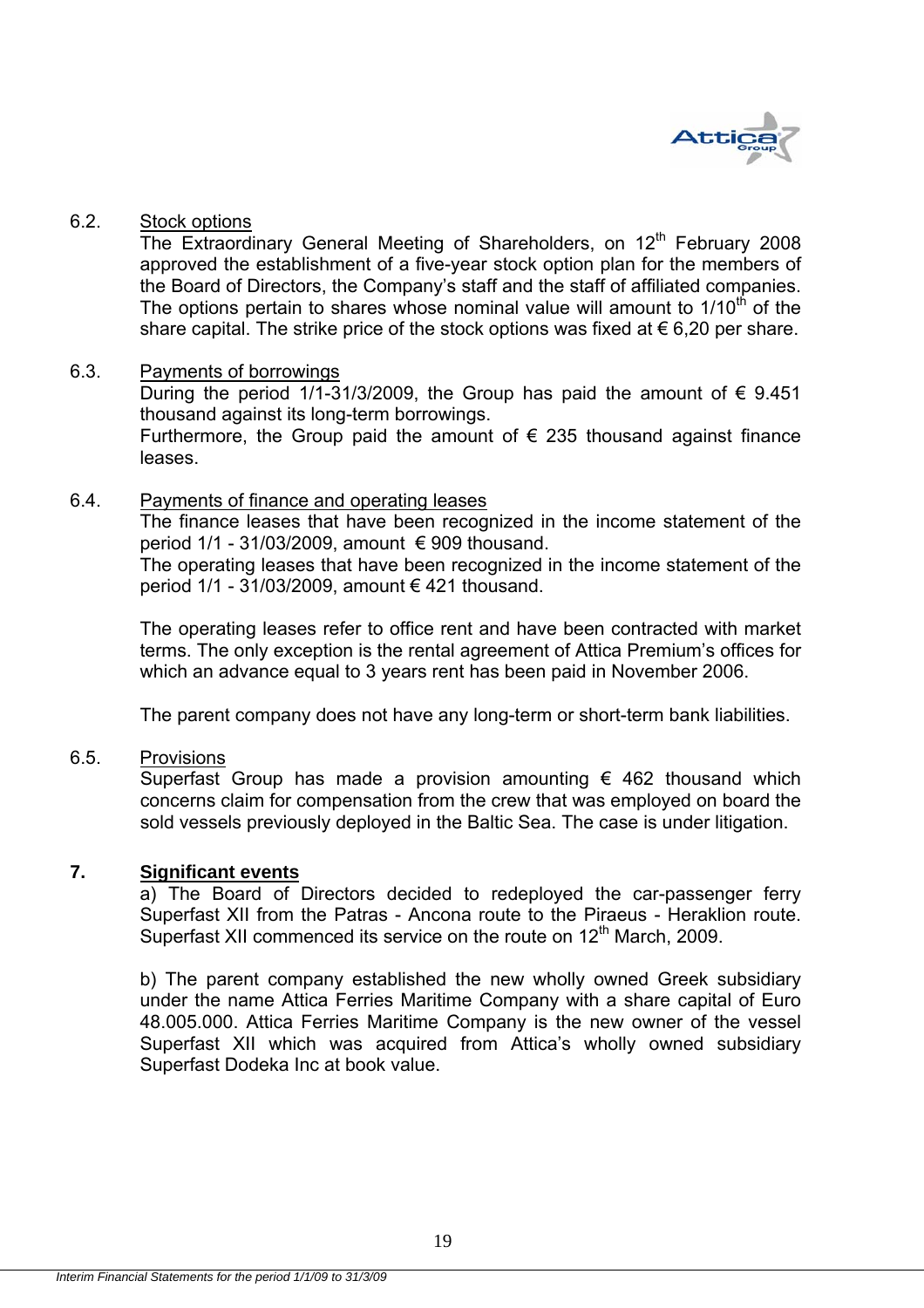

c) For a better marketing sales management, the Group established a new Joint Venture company in order to replace the two old existing companies under the name Attica Ferries M.C & CO Joint Venture.

Athens, May 21, 2009

THE PRESIDENT THE MANAGING THE DIRECTOR THE FINANCIAL

OF THE B.O.D. DIRECTOR DIRECTOR

CHARALAMPOS PASCHALIS PETROS VETTAS SPIROS PASCHALIS NIKOLAOS TAPIRIS